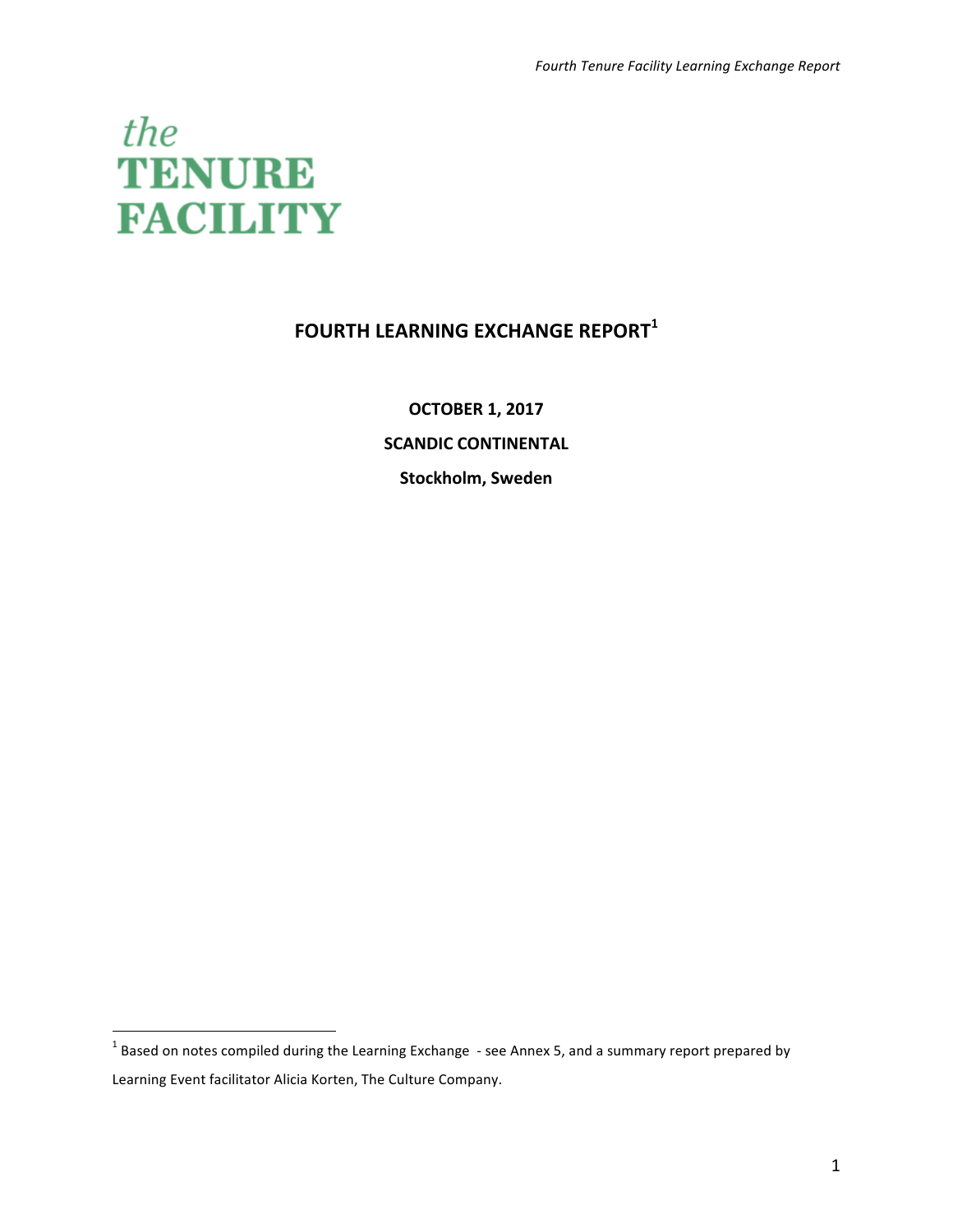#### **Learning Exchange Objectives**

The Fourth Tenure Facility (TF) Learning Exchange was held in Stockholm, Sweden, on October 1, 2017. The agenda can be found in Annex 1.

The meeting was designed to generate recommendations for refining the Tenure Facility's Monitoring, Evaluation and Learning (MEL) system, to be shared with the Tenure Facility (TF) Board on October 2, 2017. The meeting also provided an opportunity to celebrate the achievements of the Tenure Facility and the pilot initiatives, and prepare participants<sup>2</sup> for the launch of the Tenure Facility at Sida Headquarters on October 3, 2017.

#### **Grounding the Learning Exchange Conversation**

Each country delegation updated the group on their recent challenges and achievements. This grounded the discussions with respect to monitoring and evaluation experiences during the pilot projects, and built on the group's continuing conversations about the pilot experiences during the previous three Learning Exchanges (February 2016, October 2016, February 2017). Summaries of the country pilot teams' presentations can be found in Annex 3.

#### **Learning from Different Perspectives**

As donor representatives stressed in the First Learning Exchange (London, February 2016), agreement on what is meant by "secure tenure" is essential for communicating the TF's mission and niche, and for measuring progress toward achieving the TF's objectives. In the First Learning Exchange, the pilot country delegations rejected the MEL framework proposed by expert consultants and challenged the Tenure Facility to develop an MEL framework that met their needs as well as donor needs.

 $2$  Annex 4 contains the list of participants.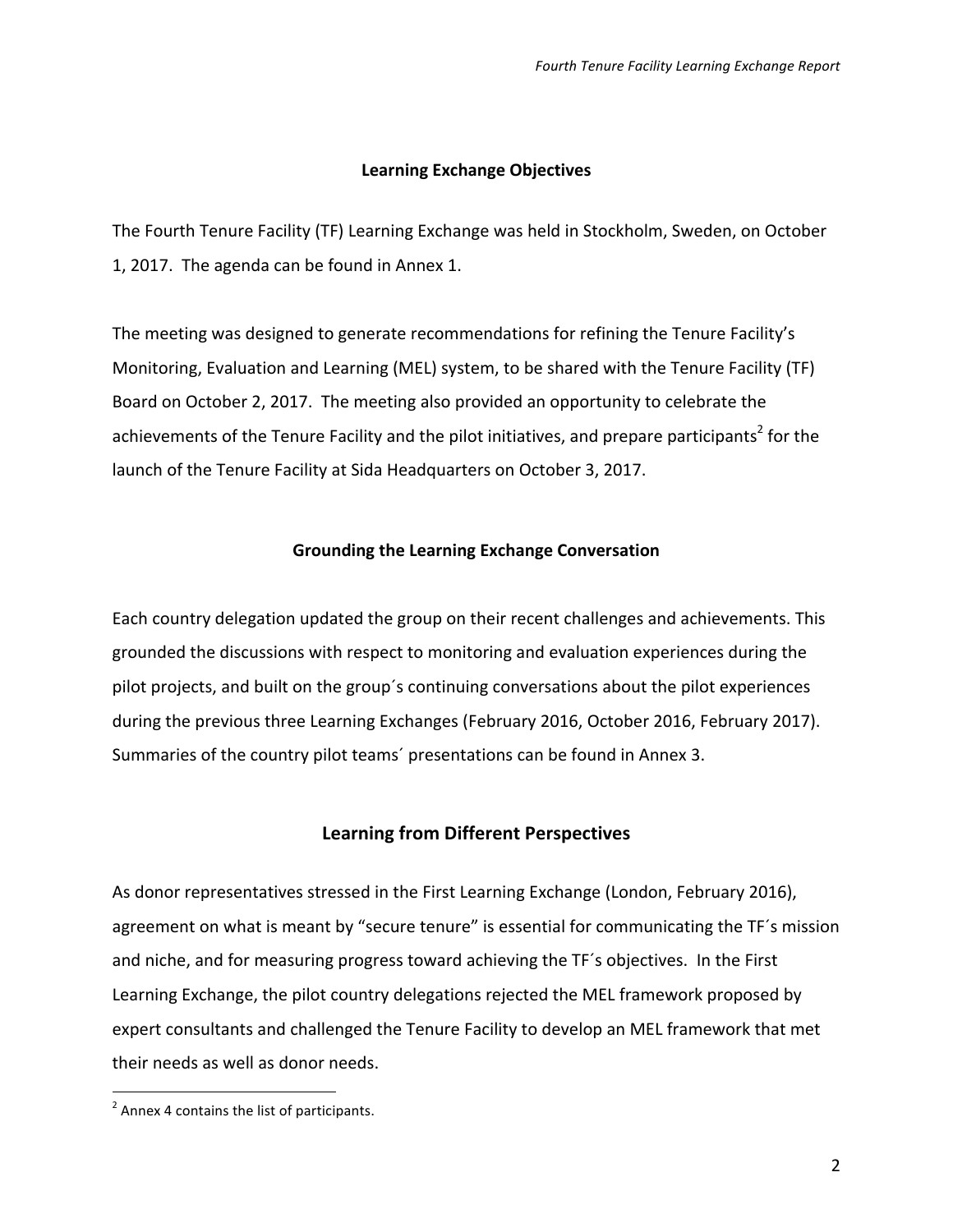Recalling that challenge, and seeking to continue to build an improved MEL system grounded in lessons from the pilot experiences, the TF secretariat experience, and the donor "milestone process", this Learning Exchange explored two broad questions:

- What is the definition of secure tenure, and what are the main strategies being used for achieving secure tenure?
- How can the TF MEL system and the five TF MEL tools be improved to capture and measure advances toward achieving secure tenure?

#### **The Five MEL Tools Piloted**

- Country focal points
- Semiannual learning exchanges
- Periodic facilitated reflection and learning visits
- Narrative grant reports
- Amplifying partners' communications

Three separate Working Groups addressed these key questions from three different perspectives. Group 1 was comprised of pilot teams from Indonesia, Peru and Panama, where pilots focused on advancing the tenure security of Indigenous Peoples. Group 2 was comprised of pilot teams from Mali, Liberia and Cameroon, where pilots focused on advancing the tenure security of local communities. Group 3 was comprised of donor representatives and international consultants. Guidance to the Working Groups can be found in Annex 2.

After their working sessions, each Working Group presented its conclusions about what is needed for an effective MEL system that would both facilitate learning and track progress toward tenure security for Indigenous Peoples and local communities. A plenary discussion followed.

Highlights from that discussion in Working Groups and plenary are summarized below.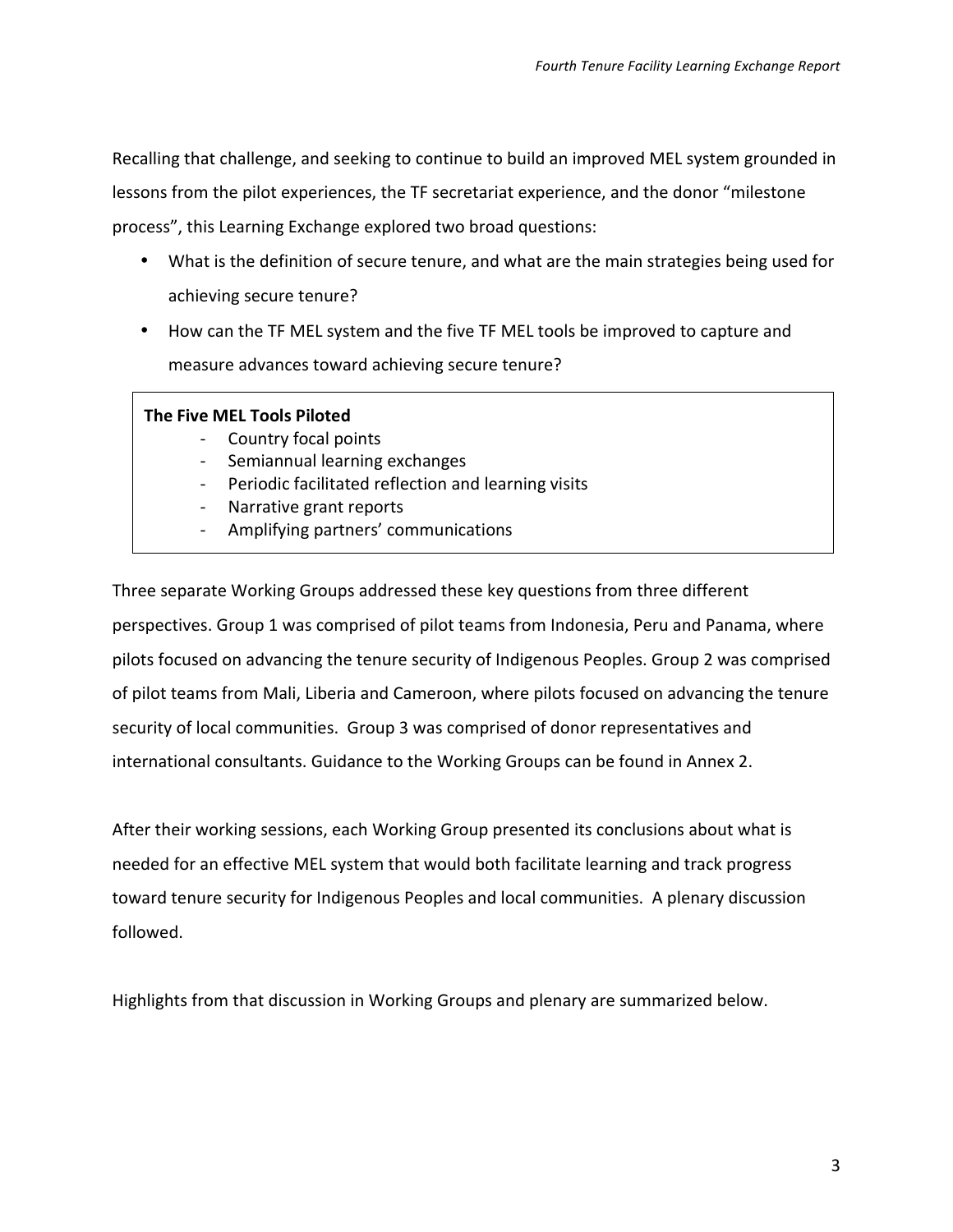### **What is Tenure Security?**

### **Rights for Whom?**

**Indigenous Peoples and Local Communities.** Those who live on and have a special cultural and historical attachment to land are most dependent on the land. They are usually the most vulnerable stakeholders.

Rights Holders vs. Stakeholders. When their lands are ancestral, communities hold prior rights that make them different from other stakeholders.

**Self-Identification**. Self-identification is the essential foundation for establishing the territorial rights of Indigenous Peoples<sup>3</sup>, and self-identification by communities is an essential element of processes for securing local communities' tenure rights.

### **Why Tenure Security?**

**Tenure Security as Life.** Livelihoods and cultural, social and spiritual meaning rest on land tenure security for Indigenous Peoples and local communities. As noted by one Indigenous leader, "Tenure security is life."

**Peace and Stability.** Recognizing community land rights through negotiation and consensusbuilding contributes to national peace and stability. Clear land rights for communities reduces migration and national conflict—which are often fueled by disputes over land.

**Sustainability.** Indigenous Peoples and local communities have proven they are more likely to steward land in ways that allow its sustainable use over time. Studies show that large areas of

 

 $3$  ILO 169, UNDRIP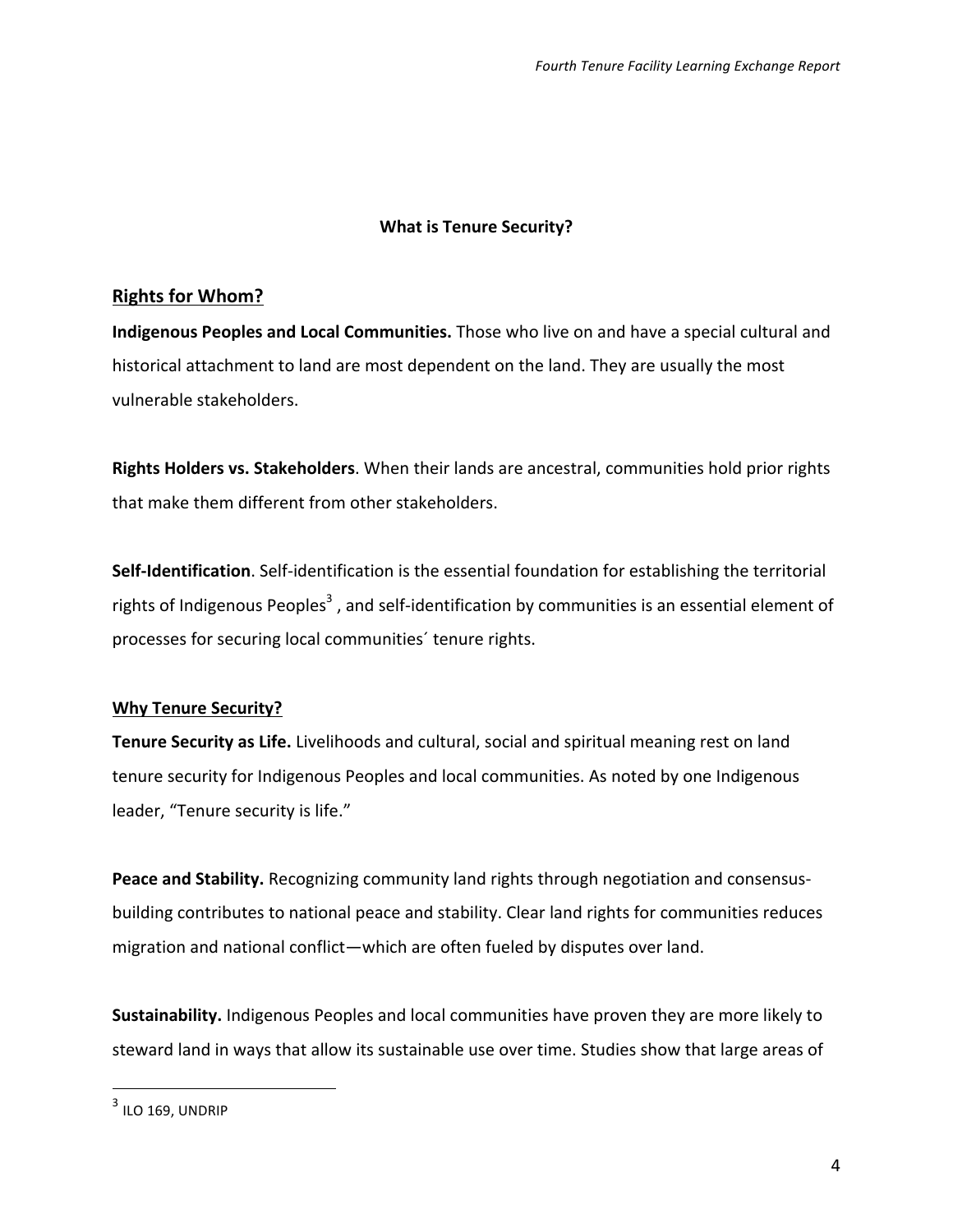the world's remaining forests are in places where Indigenous Peoples and local communities have strong organizational capacity and clear land title.

#### **What Is Tenure Security?**

 

**Integrated Vision.** Tenure security for Indigenous Peoples and local communities means secure rights to the land in all its dimensions: surface, subsoil, forests, water, minerals and other natural resources.

**More than a Title.** While a title is often the starting point for achieving respect and recognition, social and economic wellbeing ("buen vivir") and self-determination, tenure security is achieved by successful, long-term defense of tenure rights through political organization, legal actions, and economic development.

**Organizational Strength.** An important factor for assessing tenure security is the strength of grassroots-based organizations that represent Indigenous Peoples and local communities. To advance, secure and defend their land tenure, grassroots-based organizations must be able to effectively build consensus within their communities, address conflicts, and represent and articulate their needs in local, national and international arenas.

The strength of grassroots-based organizations<sup>4</sup> can be measured by two primary factors:

- Do the grassroots-based organizations have deep roots and accountabilities to the Indigenous Peoples and/or local communities they represent? Such ties ensure that the real needs and aspirations of communities are being served.
- Do grassroots-based organizations have alliances to national and international partners, and use platforms to interface with relevant decision-makers (governments, donors etc.)? Such alliances can accelerate the advancement of tenure rights.

 $4$  "Grassroots-based organization" is used as a term that covers the full range of organizations from local community Assemblies and Councils of Elders up to the subnational, national and international federations -- each level organizing themselves in accord with their cultural and legal contexts. Effective international and national federations have a strong base in local organizations, because a strong grassroots base gives these organizations legitimacy at all levels.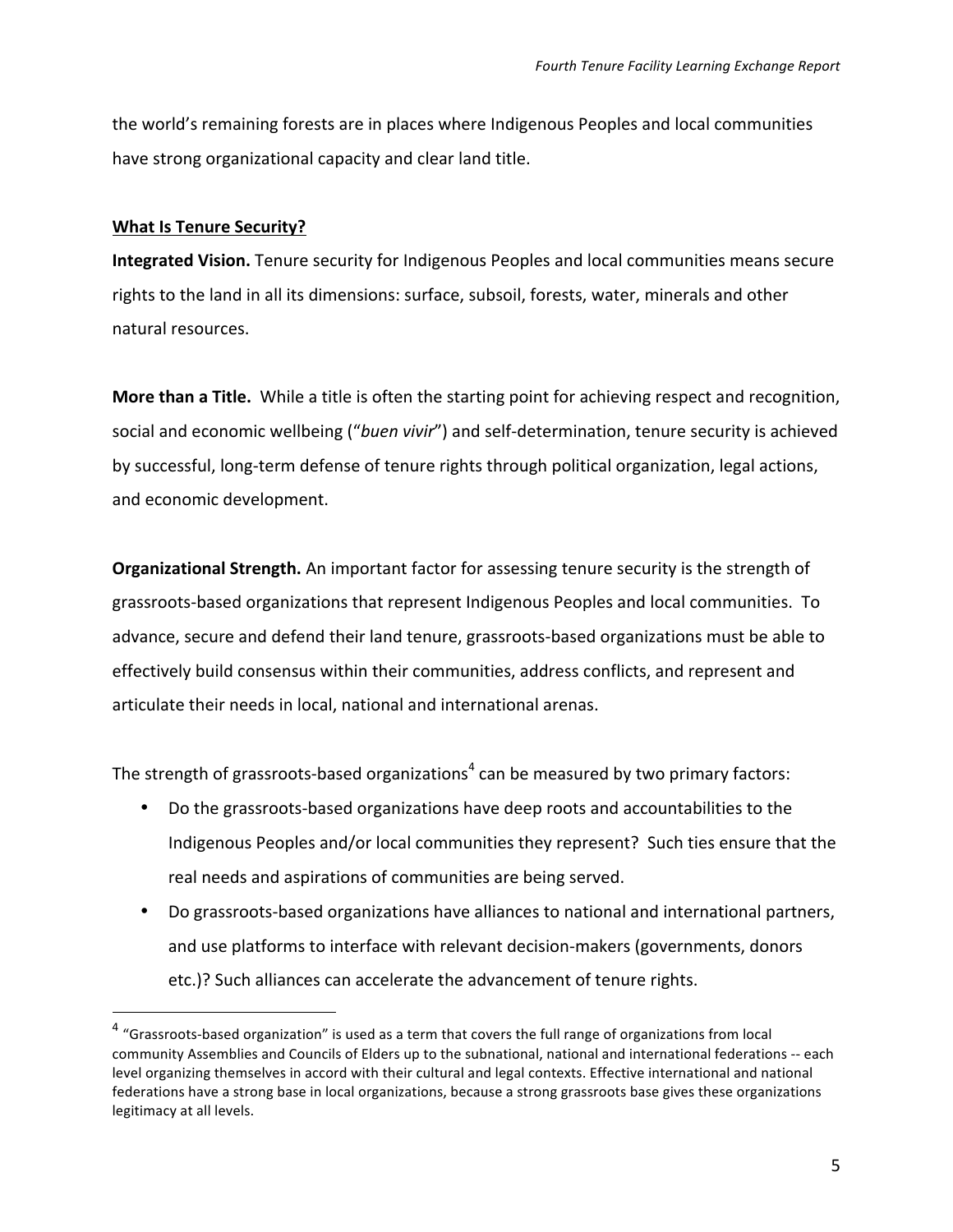"Secure Tenure" (Noun) or "Securing Tenure" (Verb). Participants argued that rather than focusing on "secure tenure" (noun) as a condition or outcome that either exists or does not exist, it is more accurate to think of it as a process, as denoted by the active term "securing tenure" (verb) which emphasizes the importance of pathways towards tenure security. The emphasis on processes reflects the unique relationship of Indigenous Peoples and local communities to their lands and territory. Participants insisted that the lands that they traditionally occupy are critical to their physical, cultural and spiritual wellbeing. They also underscored that "secure tenure opens the door to economic independence, dignity, and political sovereignty"; hence it is interwoven with a host of cultural, political and historical processes that go far beyond legally recognized tenure rights.

**Defined by Context and Community.** The precise meaning of tenure and the conditions/pathways that make it secure are greatly dependent on local settings. Participants underscored that secure tenure "is contextual," "politically different in every country," and "means something different to different people." As such, the definition of secure tenure should be "defined by communities themselves."

#### **Building an Effective Monitoring, Evaluation and Learning (MEL) System**

#### **Why an MEL System?**

**Learning.** An MEL system helps country initiatives and their partners learn together. The system should focus on ensuring that country initiatives effectively share challenges and discover how initiatives for securing tenure in other countries that have resolved similar challenges.

**Influence and Communication.** The Tenure Facility is demonstrating an innovative model for securing land rights. To gain support for this model, it is particularly important that the Tenure Facility communicate effectively why this model is important and what impact it is having. An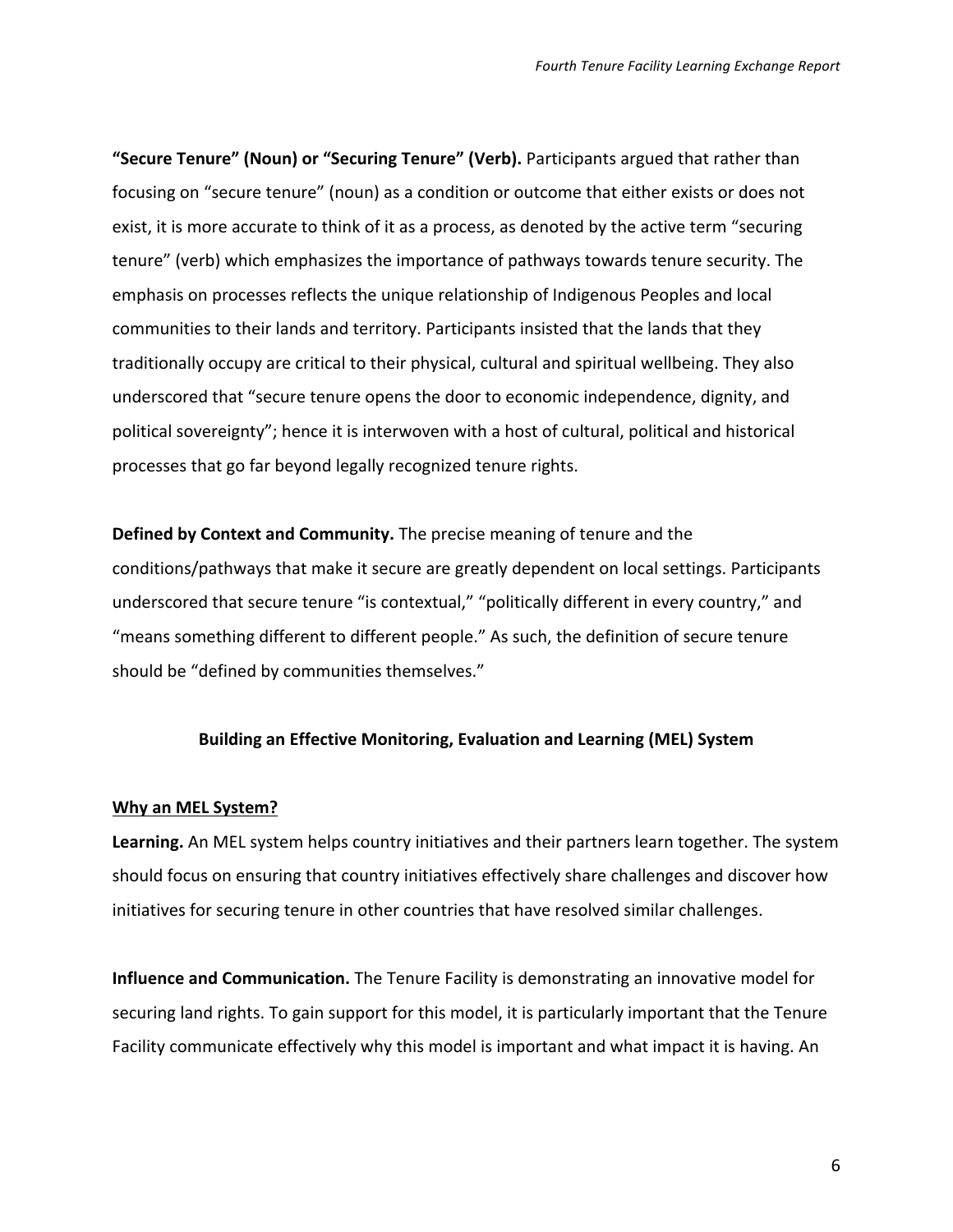effective MEL system will track results that can be communicated to key stakeholders, including communities.

Accountability. Donors, the Tenure Facility, government agencies, and country initiatives all need clear indicators of progress for measuring and communicating their achievements.

#### **What to Monitor?**

**Unforeseen Results.** The MEL system should focus both on planned results and on actual results achieved. In particular, monitoring and reporting unforeseen results should be a key component of the MEL system.

**Monitoring for Whom?** International and project MEL systems tend to focus on monitoring progress against indicators required by donors. However, country initiatives also need an MEL system that leaders can use to communicate an initiative's concrete benefits to their communities and to their national government  $-$  through indicators and cases that are meaningful to communities and governments.

**Beyond Hectares.** Donor representatives and other participants argued that the Facility's MEL system should not primarily focus on monitoring reduced deforestation and carbon sequestration given that there are many other outcomes of tenure security that Indigenous Peoples, local communities and many donors consider equally or more important (e.g., gender equity, conflict resolution, economic development, political sovereignty, citizen security). Participants recommended more focus on tracking indicators related to these other outcomes. For example, a major factor for ensuring tenure security over time is the strength of Indigenous Peoples' and local communities' organizations. As such a future MEL system should capture how initiatives have strengthened organizational capacity and ties between grassroots organizations and communities. In addition, some participants also stressed the importance of assessing the *quality* of tenure secured in terms of what rights, for whom, and how equitable these rights really are.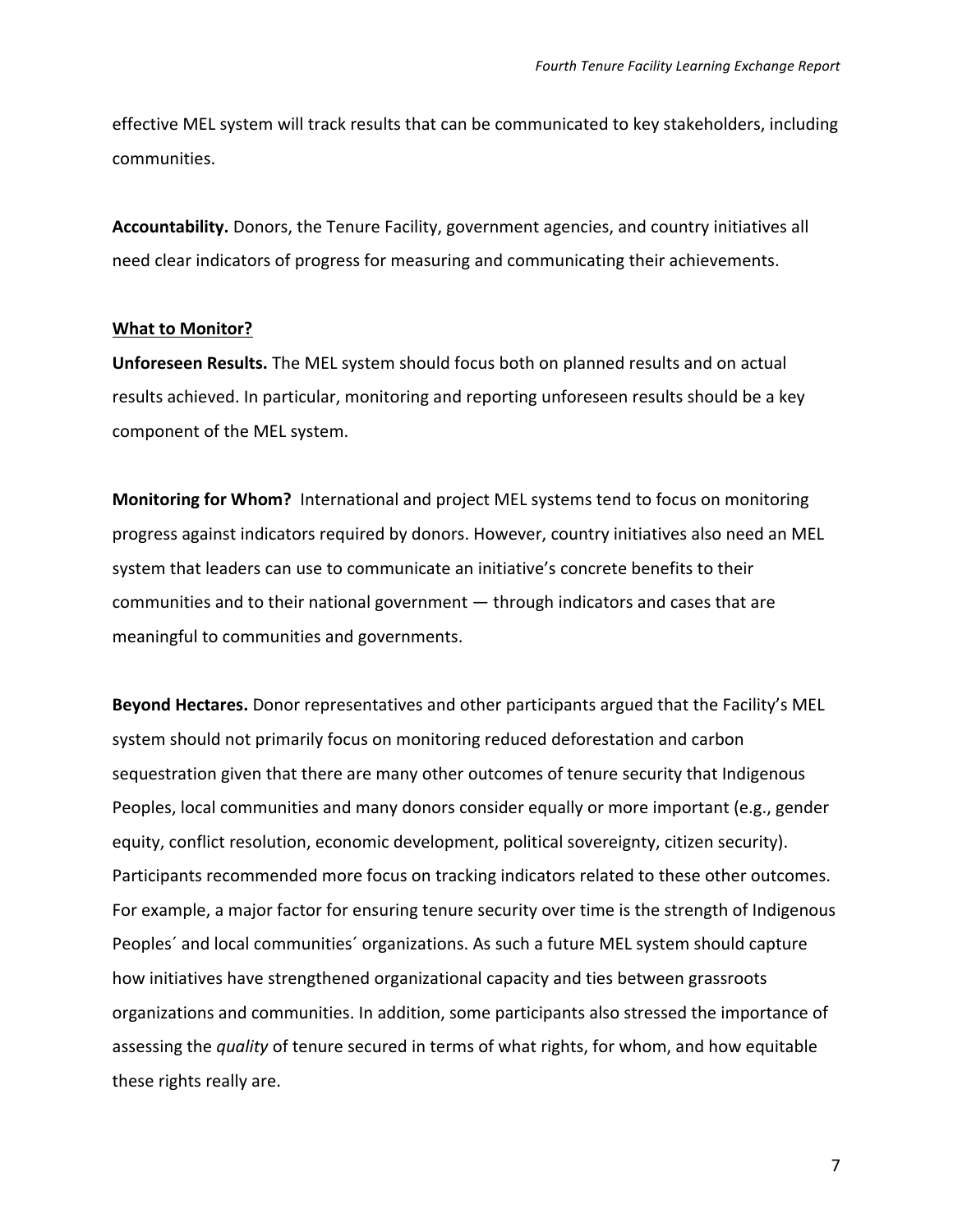**Quality and Value.** An MEL system should monitor not only quantity—such as number of hectares secured or number of events —but also quality. For example, a seemingly small win can set a precedent that opens opportunities for much larger future advances.

#### **How to Construct an MEL System that Monitors Effectively**

**Unforeseen Positive Results and Spin-offs.** The pilot projects generated many unexpected results and spin-offs. One example is the spontaneous peer-to-peer training between geographically-distant local parliaments in Indonesia; another is the progress toward the reunification of the Indigenous Peoples' movement in Panama. Participants underscored that these spin-offs and unforeseen outcomes are often an initiative's most important achievements. 

Reporting these outcomes is fundamental for understanding the real impact of initiatives contributing to organizational learning, strengthening strategic communication, and identifying opportunities for further work. Capturing these outcomes ensures all relevant stakeholders can articulate and better support the continued advancement of these unintended and positive results.

Instead of simply tracking results against objectives outlined at the beginning of the project, the MEL system should include more open-ended questions that provide flexibility for country initiatives to capture unplanned results. Questions could include:

- What results have you achieved? What unexpected results were achieved?
- What did you learn that was positive and negative from this initiative?

**Ways to Track Data.** Data identified should be illuminated via both process indicators and stories. Process indicators demonstrate whether the groundwork for strong tenure is being built. Examples of process indicators are:

• What is the level of community participation in events?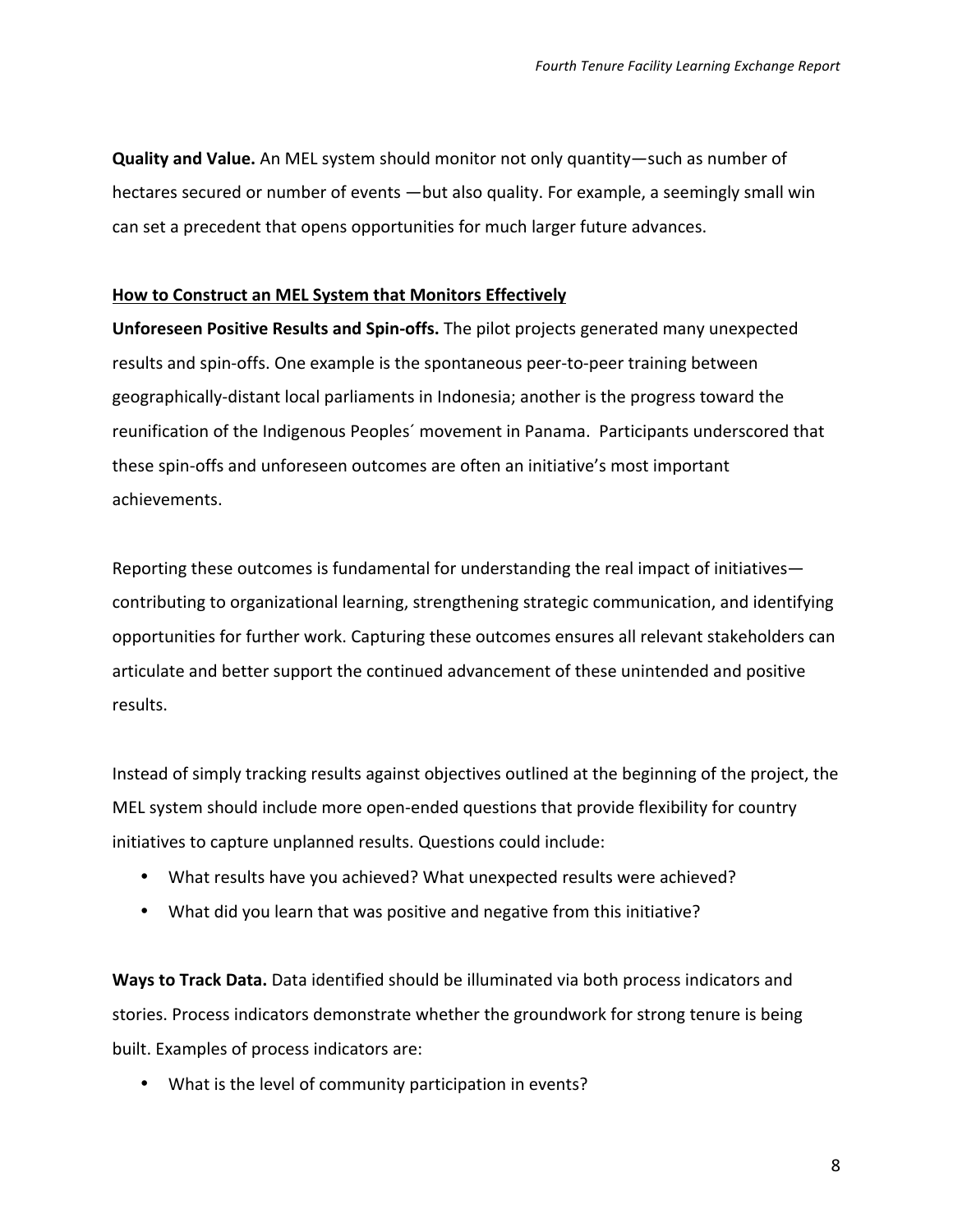- Have internal community governance structures been strengthened to support communities' capacity to collectively make decisions? Please explain.
- Are governments and other external actors reaching out to communities—indicating strengthened community influence? Please provide examples.
- Are tenure conflicts being resolved via traditional means? If so, how?

**Telling Stories.** Given that securing tenure is a process, participants observed that the MEL system should focus on telling stories about progress toward securing tenure. They underscored that there are many different stories (e.g., national stories, community stories) and that different messengers can tell different stories. Substantiating stories with evidence and photos enhances the strength, credibility and impact of the story.

**Avoid Imposing Excessive Burdens.** While Learning Exchange participants considered the value of new process indicators, they also warned against an MEL system that places an undue burden on project implementers. Ways to mitigate such workload include:

- Select only a few well-chosen process indicators to track.
- Bring in outsider expert consultants to support the work.
- Find ways to track and frame numerical data for a more compelling story.

**Who Monitors? Whose Performance Is Monitored?** Consider not only bringing in external people to monitor progress for the Tenure Facility and donors, but also training project implementers and local communities in how to do self-monitoring. In addition, it was suggested that the MEL system should not only help Indigenous and community organizations to monitor project implementation, but also improve their capacity to monitor the government's actions during project implementation. The performance of different key actors could be measured independently. 

**Connect to the Bigger Picture.** Another issue highlighted was the importance of connecting local impacts to global goals. MEL tools should help project proponents in documenting their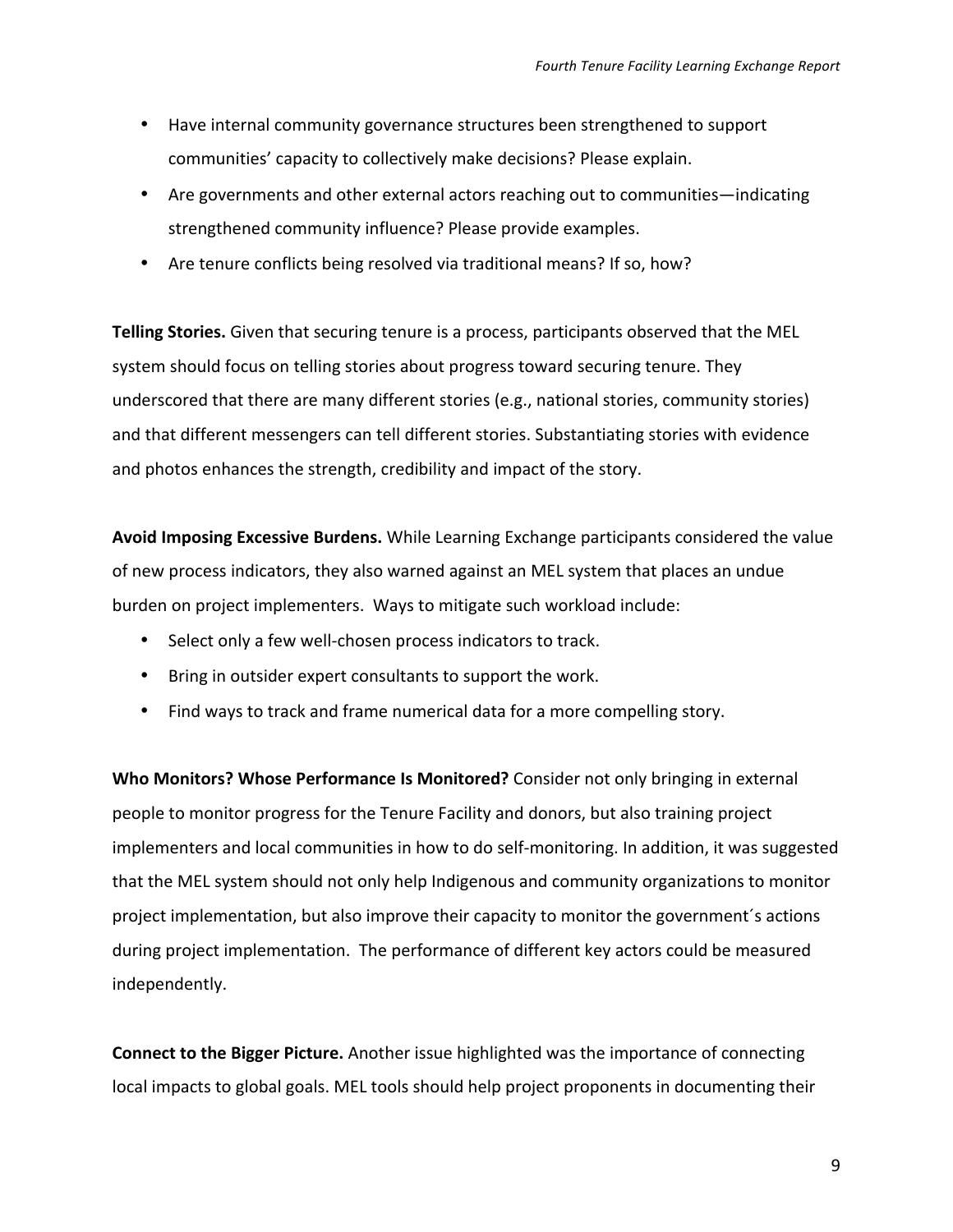contribution to global efforts on forests, climate, gender, conflicts, poverty, and other issues of local and global importance. In order to do this, participants noted the need to "get indicators right" and "use the monitoring that others are doing more."

#### **The Path Forward**

The Learning Exchange closed with participants' reflections and recommendations with respect to the way forward to guide future TF Learning Exchanges.

1. Take a long-term perspective on learning and sharing knowledge. Objectives could include:

- Learning how to document efforts to both communicate AND to achieve better results.
- Learning from one's own experience and from others to help identify and follow the best pathways for scaling up in particular contexts.
- Learning how to influence and engage stakeholders, including communities, governments and donors.

2. Design future Learning Exchanges around what project leaders want to learn from each other, including the pathways forward for:

- Returning land from Protected Areas to Indigenous Peoples and local communities;
- Returning land from concessions to Indigenous Peoples and local communities;
- Using the TF to strengthen grassroots based organizations and their links to each other;
- Strengthening the agency of Indigenous Peoples and local communities;
- Conflict avoidance, conflict resolution and building consensus;
- Alternative development models to counter the narrative of development through large-scale investments;
- Sustainability after the TF support ends; and
- Collaboration with government.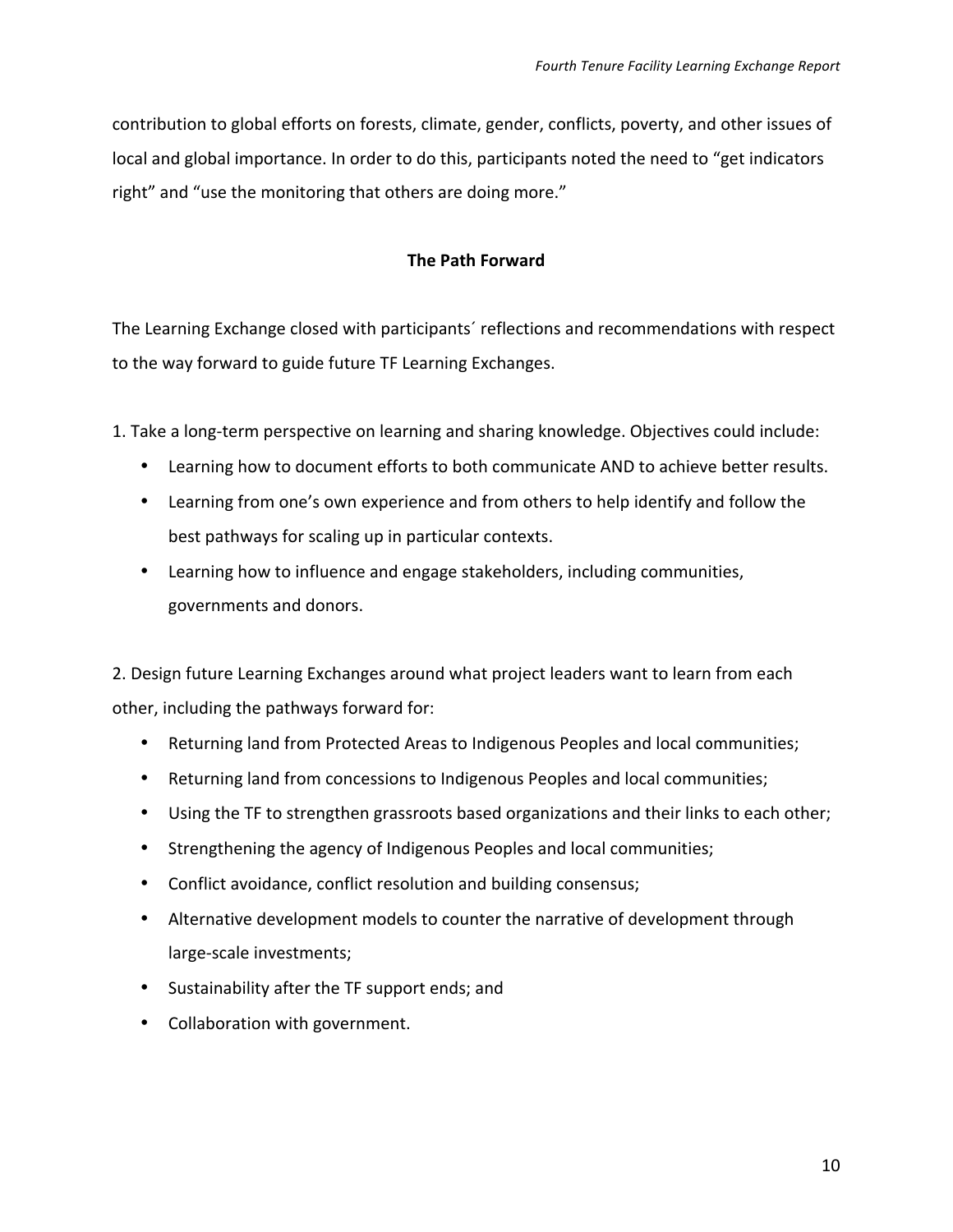### **Annex 1. AGENDA**

### **TENURE FACILITY LEADERS' LEARNING EXCHANGE**

### **1 October 2017 Scandic Continental, 3rd Floor, Conference Rooms 16-17 Stockholm, Sweden**

#### The Learning Exchange objectives are to:

- Celebrate our achievements
- Share updates on The Tenure Facility and the initiatives that piloted TF in six countries
- Guide plans for defining the Tenure Facility's Monitoring, Evaluation and Learning (MEL)
- Ensure a shared understanding of the schedule and events for the upcoming week
	- **8:00 Registration, Coffee and Tea**
	- **9:00 Welcoming**
	- **9:35** Introducing Incoming Executive Director
	- **9:45 News and Updates**
	- **10:45 Coffee Break**
	- **11:00** Orienting the Discussion on Monitoring, Evaluation and Learning (MEL)
	- **11:30 Lunch**
	- 12:30 Discussions in Working Groups on Securing Tenure and MEL **Directions**
	- **14:00 Coffee Break**
	- **14:30 Report Back and Plenary Discussion**
	- **16:00 Looking Back – Lessons Learned**
	- 16:40 Looking Forward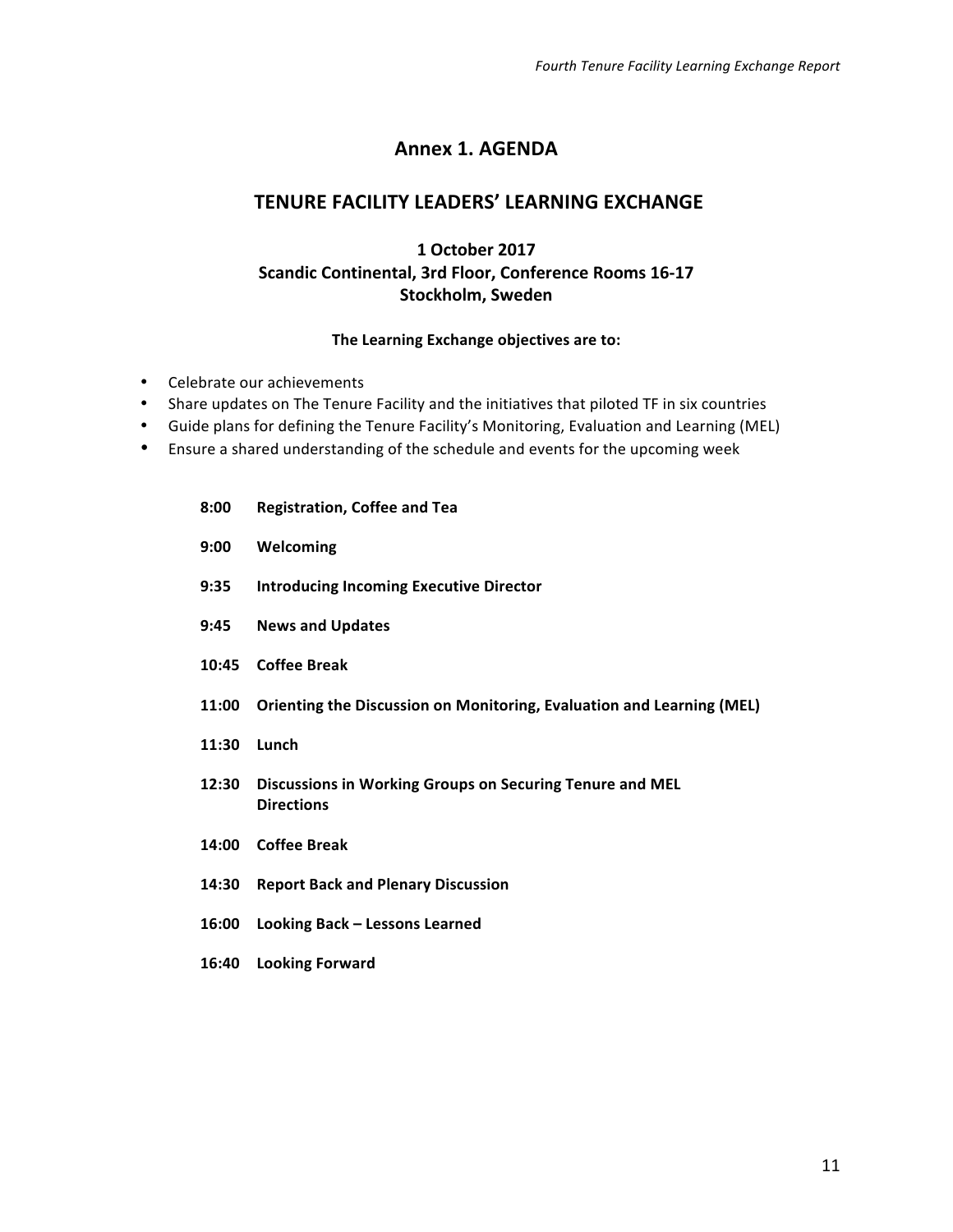### **Annex 2. GUIDANCE TO WORKING GROUPS**

#### **I. Guidance for Participants in Working Groups 1 and 2**

#### **Group 1** — **Indonesia, Panama and Peru delegations Group 2** — **Cameroon, Liberia and Mali delegations**

#### Welcome to your Working Group!

Your discussion will be supported by a *resource person* (Martin Scurrah for Group 1 and Minister David Abouem for Group 2). The resource person will be the chair of the group unless otherwise decided by the group. In addition, in each group there will be a TF note-taker and a person responsible for documenting the main points of the discussion on a flip chart (*flip chart note-taker*).

Each working group will first need to select a *reporter* to report back the main outcomes of the discussion to the plenary session.

Your WG discussion will be divided into two sessions, to address two different questions. Each question will be considered for 30 minutes. The two questions that you are asked to address are the following:

#### **Question 1 (with 4 sub-questions)**

#### **Defining "secure tenure"**

- What is secure tenure for you? What does it mean in your country?
- What are the broader goals, or the bigger picture, that you are trying to achieve by securing tenure?
- What are the main strategies or pathways for securing tenure in your country?
- Is it possible to measure the level of secure tenure and the broader goals? How?

#### **Question 2 (with 5 sub-questions)**

How can the MEL system capture stories and results that (a) capture & convey your vision of the results achieved and (b) help you realize futul goals? We want to ensure that the MEL system captures spin-offs and unexpected results important for you, in addition to stories and data required for accurately reporting on hectares secured, emissions reduce **etc.** 

- Who do we need to reach with your stories and results (country initiative leaders, local communities, governments, donors, public, others)?
- What stories and results are valued by each of these stakeholders?
- How do we collect and communicate stories and results that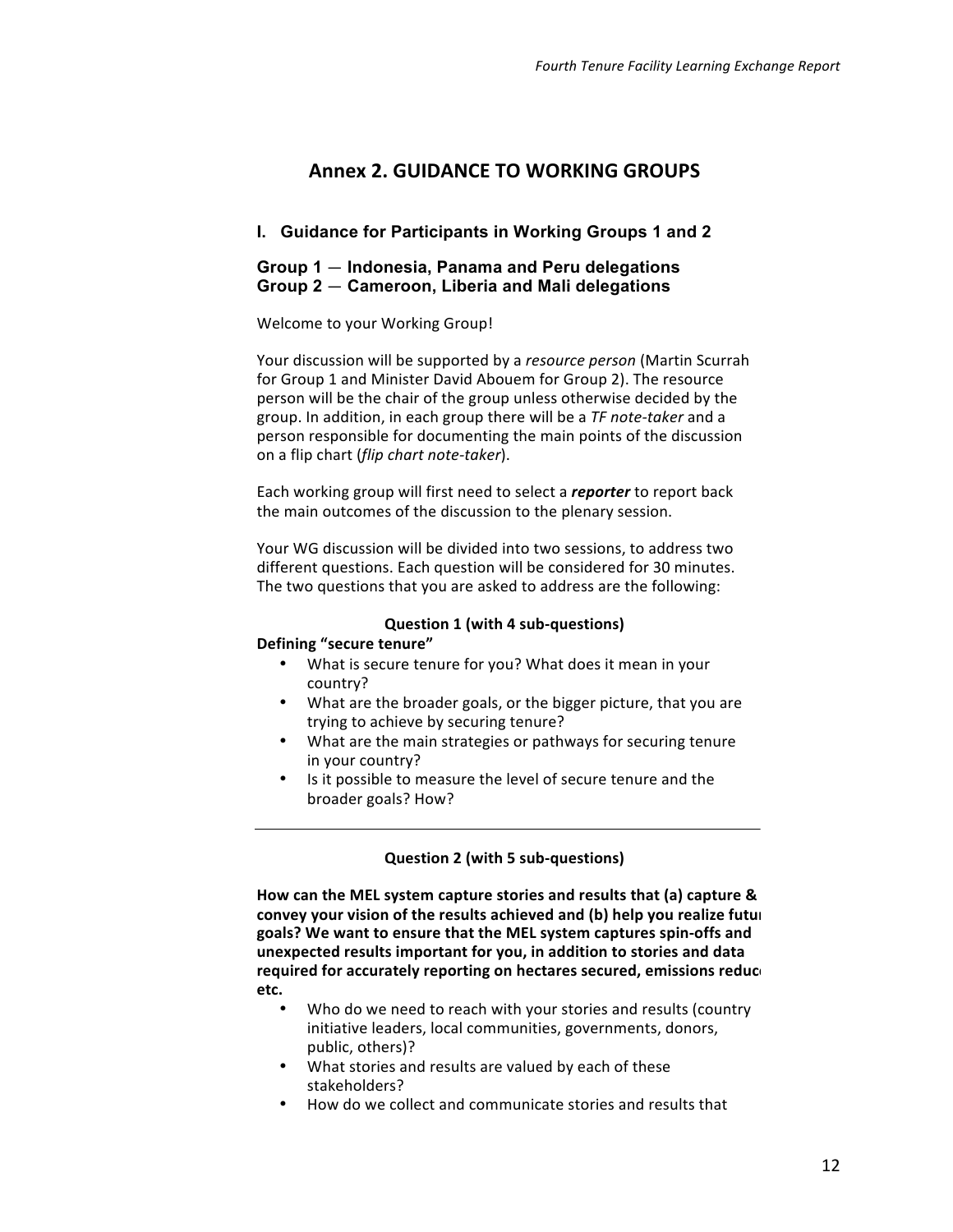reflect your vision of results achieved and are valued by stakeholders?

- Five TF MEL tools were piloted by your initiatives (see box below). Considering the previous questions, how can MEL tools be improved to ensure that they are able to document and communicate such stories and results?
- What other MEL tools and approaches should be envisaged and tested?

#### **MEL tools piloted by your initiatives**

- 1. Country focal points
- 2. Biannual learning exchanges
- 3. Periodic facilitated reflection and learning visits
- 4. Narrative grant reports
- 5. Amplifying partners' communications

#### **II.** Guidance for Participants in Working Group 3

#### **Group 3** — **Board Members, Advisory Group Members, and Donor Representatives, and International Consultants**

Welcome to your Working Group!

Your discussion will be guided by a *chair person* (chosen by the group), and supported by Janis Alcorn as *resource person* and note-taker. The group will also need to select a **reporter** to report back the main outcomes of the discussion to the plenary session.

Your WG discussion will be divided into two sessions, to address two different questions. Each question will be considered for 30 minutes. The two questions that you are asked to address are the following:

#### **Question 1 (with 3 sub-questions)**

#### **Defining "secure tenure"**

- What does secure tenure mean for you as a donor or for you as a TF advisor or Board member?
- How does your understanding of secure tenure affect the strategies and pathways that you expect the TF to use for securing tenure?
- Is it possible to measure progress toward secure tenure? How?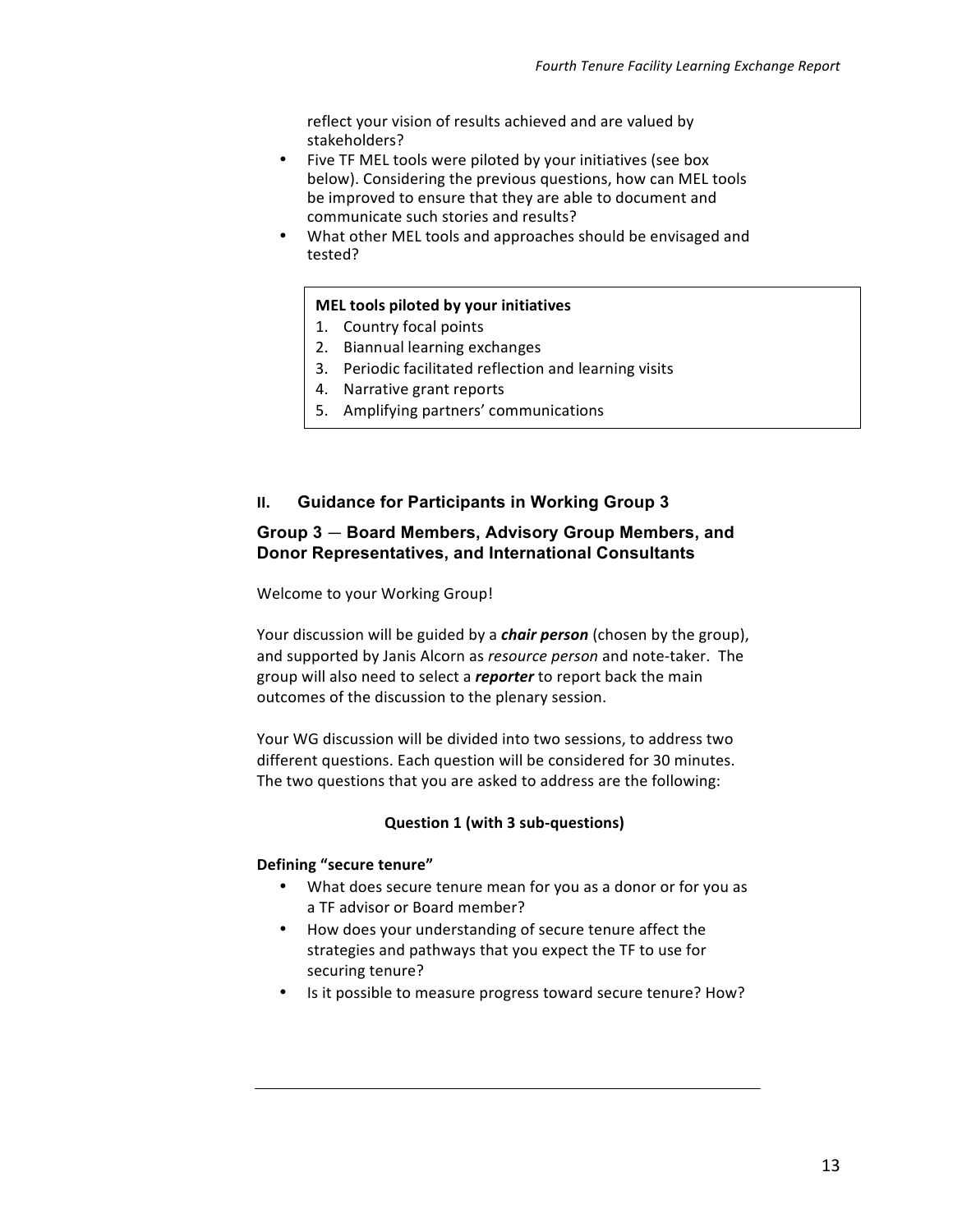#### **Question 2 (2 parts)**

#### **Ensuring TF's Monitoring, Evaluation and Learning (MEL) system is** capturing the stories and specific results that donors need.

We want to ensure that the TF MEL system captures spin-offs and unexpected results important for donors, in addition to outputs and outcomes (hectares, carbon emissions, etc.) for reporting.

The box below shows the five tools TF has used for M&E to date. We are in the process of assessing the TF MEL system and strengthening it.

#### **Tools used for MEL for gathering and sharing information**

- 1. Country focal points
- 2. Biannual learning exchanges
- 3. Periodic facilitated reflection and learning visits
- 4. Narrative grant reports
- 5. Amplifying partners' communications

Part one  $-$  Are you getting the information you need from our (a) reports to donors, (b) responses to specific information requirements from donors, (c) the website, (d) reports from Reflection & Learning visits, and (e) other communications directed to donors? What could be improved?

Part two  $-$  What is your recommendation for the best method/s to ensure verifiable measurements of hectares where deforestation has been reduced, and tons of carbon emissions reduction?

Some possible alternatives for assessing and reporting on deforestation and **carbon targets**

- 1. TF and RRG take the lead role in defining MRV methods and carrying out the tasks directly.
- 2. Lead role taken by project implementer in close collaboration with a national entity that has recognized experience in tracking carbon emissions in relation to national governments' carbon emission targets.
- 3. Development of a partnership with an internationally recognized entity working on climate change and carbon emissions (e.g., Woods Hole Research Center), that would be asked to take the lead role in defining methodology and doing MRV.
- 4. Monitor by use of more inclusive standards such as the "Landscape Standard" created by VCS, or the "Gold Standard for the Global Goals" developed by Gold Standard.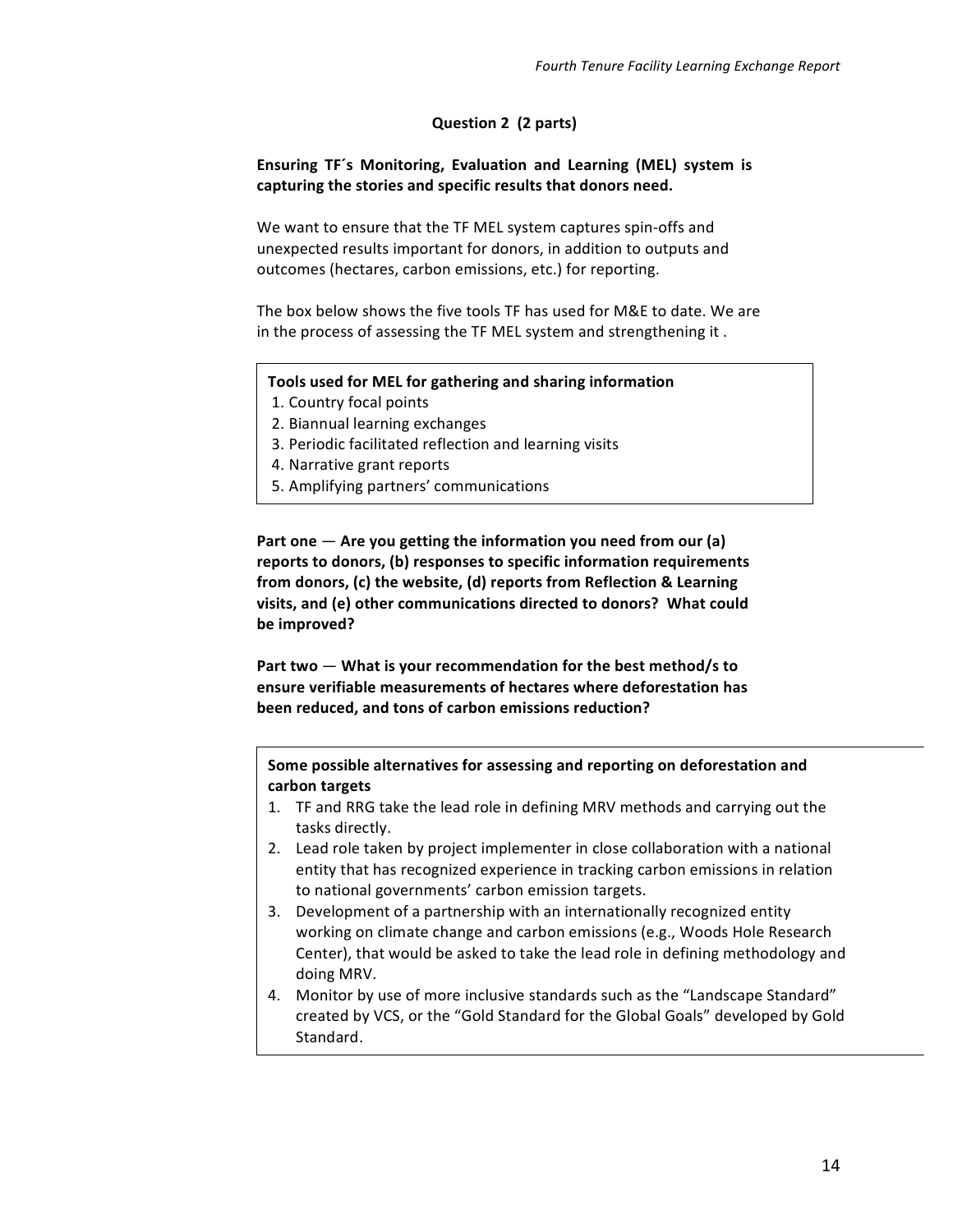### **ANNEX 3. UPDATES BY DELEGATIONS FROM THE TF PILOT PROJECTS**

#### **1. Cameroon Presentation**

**Project Title.** Community Mapping for Effective Land-Use Planning: Development of a Common Community Mapping Protocol in Cameroon

Actors. Rainbow Environment Consult (funding recipient); Centre for Environment and Development (CED); Forest People's Programme (FPP); Rainforest Foundation UK (RFUK) (partners); FODER; Cameroon Ecology; CEFAID; APIFED; OKANI; AJESH; CAFT; Canal de Développement (CSO coalition)

**Project Start Date & Expected End Date.** June 2015 - September 2017

**Funding from The Tenure Facility.** \$750,000

**Key Achievements and Updates.** The Cameroon country initiative developed, tested and achieved broad support for a standard methodology for participatory community mapping across different ecosystems and cultures. The methodology was tested in twenty-five communities in five regions of the country. Over five hundred women and men helped to develop the protocol, and roughly one hundred have been trained and employed as local cartographers. The initiative's multisector strategic advisory group (which includes government officials, civil society leaders and other important stakeholders) has been instrumental in helping build a national consensus in support of this protocol and has positioned the methodology as a national standard. The work lays important groundwork for explicit recognition of community rights and reduction of land and resource conflicts in Cameroon as the country implements new land use planning. If scaled nationwide, the methodology could secure community rights over more than five million hectares within five years.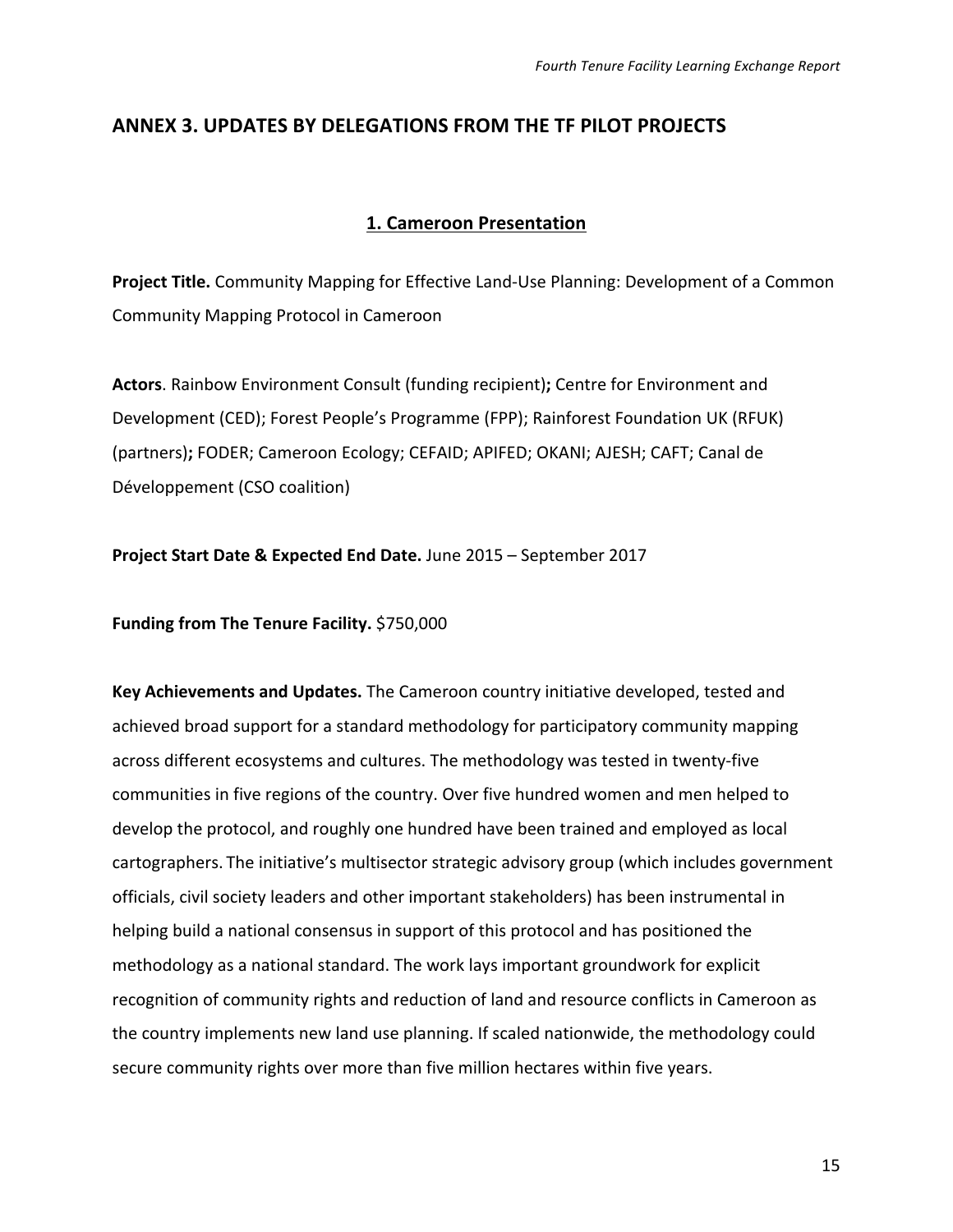### **2. Indonesia Presentation**

**Project Title.** Accelerating Legal Recognition and Protection of the Tenure Rights of Indigenous Peoples in Indonesia

Actors. Aliansi Masyarakat Adat Nustantara (AMAN) (fund recipient); EPISTEMA, SAINS, HuMA (key supporting organizations)

**Project Start Date & End Date.** May 2015 – September 2017

**Funding from The Tenure Facility.** \$1 million

Key Achievements and Updates. With clear constitutional rights in place with respect to land ownership, the country initiative focused on supporting the drafting and adoption of local regulations to recognize these rights. AMAN assisted legal drafting processes in 32 districts and three provinces. Six district-level regulations and one District Head Decree have already been approved, recognizing community territories covering over 150,000 hectares. Together these seven new regulations could potentially lead to securing tenure rights for 450 indigenous communities over 1.5 million hectares. This innovative model establishes procedures for recognizing indigenous lands and includes recognition of specific territories by embedding community maps directly in the legislation. The scalable model is spreading to other districts and creating bottom-up momentum for national recognition of indigenous rights. The work included support for mapping of 1.7 million hectares—a six-fold increase in the past two years. The work has helped to institutionalize new models for securing land rights throughout Indonesia, including by training more than 220 district-level government officials and civil society representatives in regulatory pathways and in processes for conducting participatory mapping.

### **3. Liberia Presentation**

**Project Title.** Protecting Customary Collective Community Land Rights in Liberia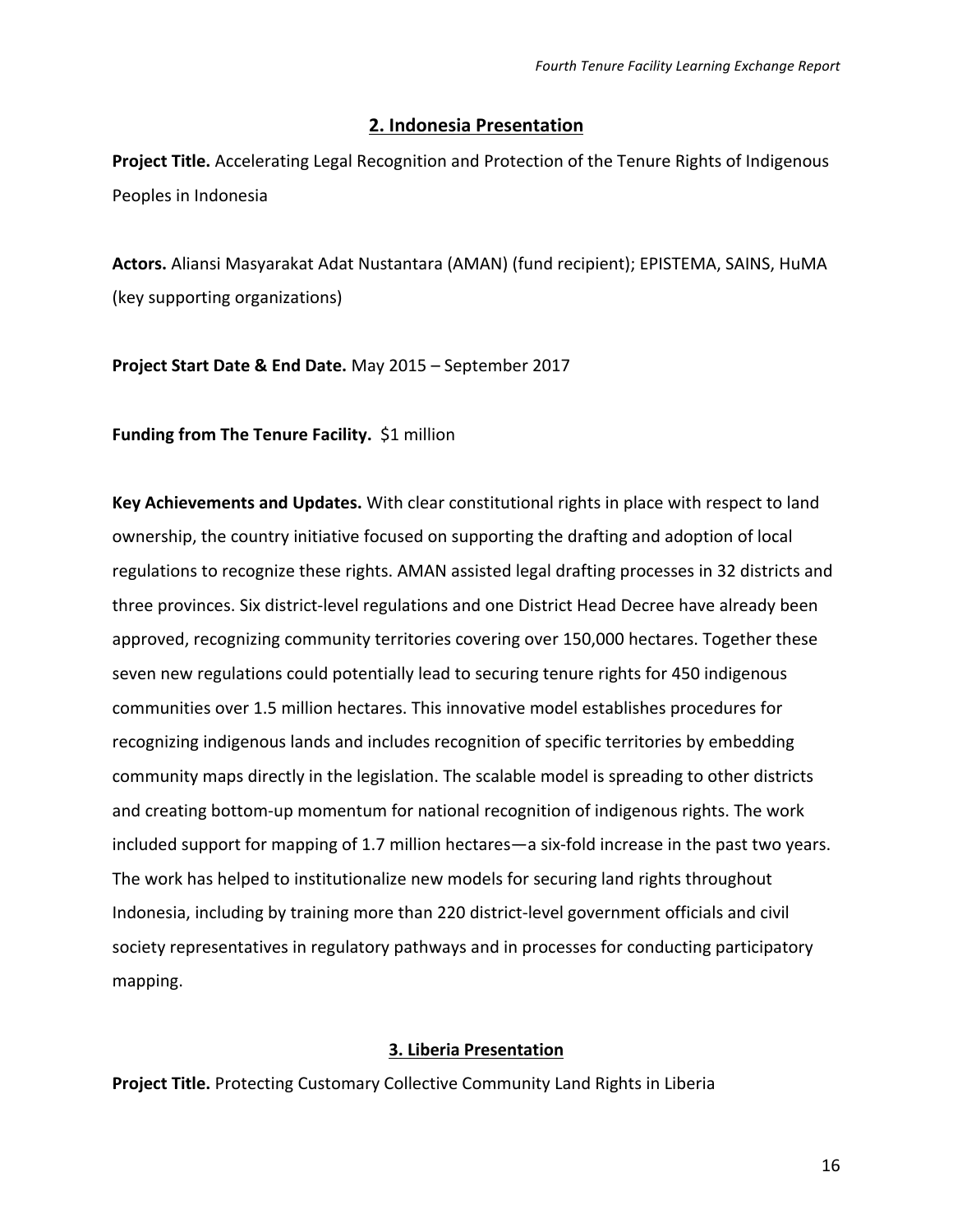Actors. Sustainable Development Institute (SDI); Foundation Community Initiative (FCI); Parley; Development Education Network Liberia; and the Government of Liberia's Interim Land Task Force (implementation entities)

#### **Project Start Date & End Date.** December 2015 - September 2017

#### **Funding from The Tenure Facility.** \$750,000

Key Achievements and Updates. The Liberia country initiative builds the foundation for the success of the Accra Peace Agreement, signed by warring parties in 2003. Peace depends in part on the country's ability to ensure a more equitable process of land reform. The country initiative brought together NGOs and the national land agency to test and refine a practical and scalable guideline to enable local communities to self-identify their lands. Under Liberia's new Land Rights Policy, self-identification is the first in a four-step process for gaining collective title to customary land. The work represents the first time in the history of Liberia that communities have led a process to define their own community boundaries. It is also contributing to the establishment of more transparent and democratic practices within village structures. The project developed and tested a draft guideline in 11 communities in diverse settings, involving 45,000 people and 150,000 hectares. In addition, the work built government and civil society capacity for implementing the guideline in preparation for national adoption and upscaling. Through the projects' Advisory Group, the country initiative raised awareness about the guideline and the process for achieving collective title to customary lands among civil society organizations, government ministries, international organizations and private sector companies.

#### **4. Mali Presentation**

**Project Title.** Land and Forest Tenure Support Project Benefiting Local Communities in Mali

17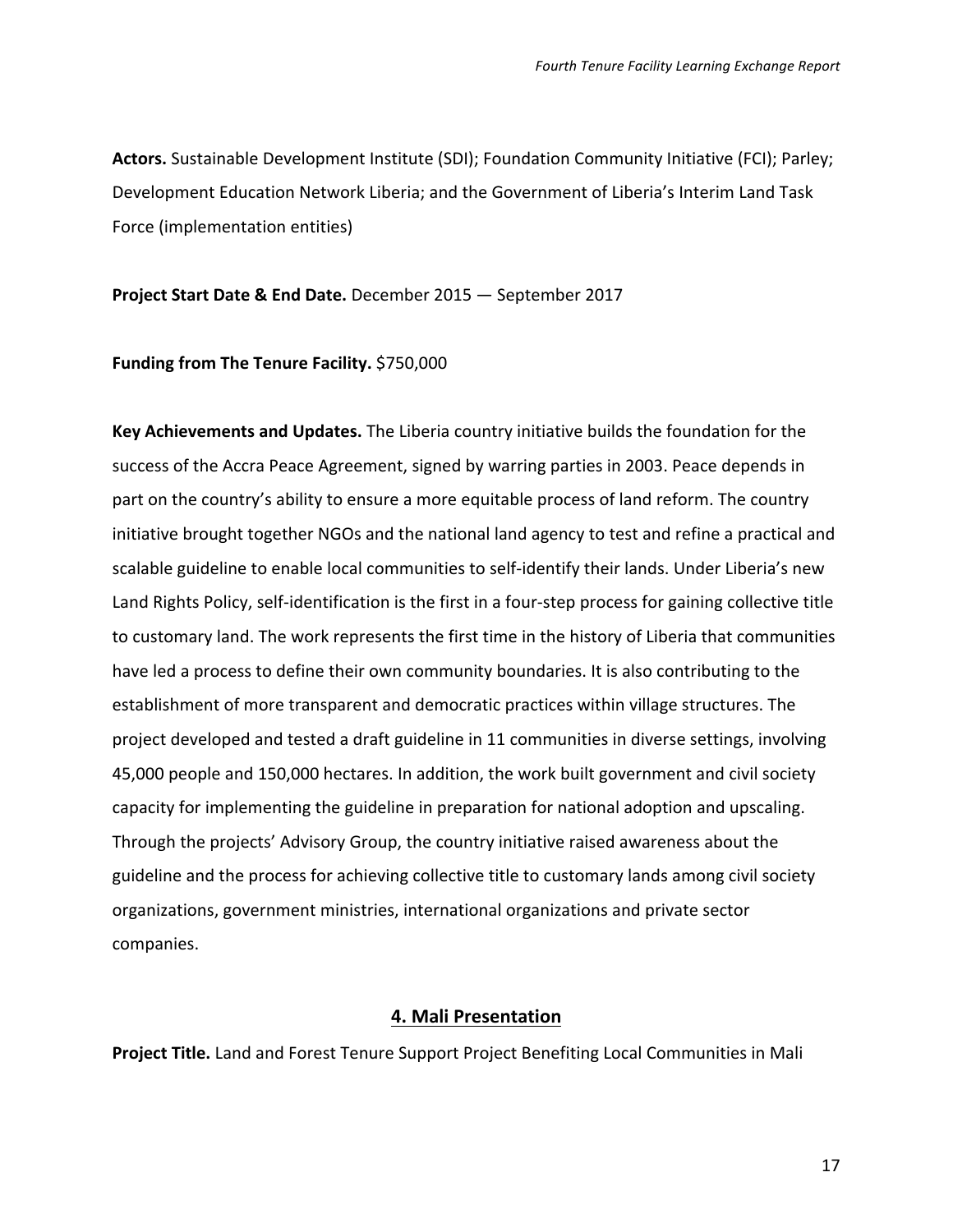**Actors**. The National Coordinating Body of Peasant Organizations and HELVETAS (funding recipients)

**Project Start Date & End Date.** November 2015 - July 2017

**Funding from The Tenure Facility.** \$657,000

**Key Achievements.** The country initiative is helping to ensure the success of the 2015 Peace Accord, which is dependent on the country's ability to successfully resolve land conflict. The work helped to make operational 17 land commissions (8 at commune level and 9 at village level). The Land Reform Act of 2006 created the legal foundation for establishing COFO local land commissions as a viable alternative to the court system for resolving land conflict. The TF initiative strengthened and adapted the model for these commissions, helping to demonstrate their viability. This alternative to the court system is particularly important as commissions are generally respected and trusted by communities, so final decisions tend to be upheld by disputing parties. The work has drawn national attention to the possibility of applying this pioneering model in higher conflict areas with larger forest cover. The country initiative also helped establish Mali's first intercommunal forest.

### **5. Panama Presentation**

**Project Title.** Strengthening the Collective Land and Territory Rights of Indigenous People

Actors. Coordinadora Nacional de Pueblos Indígenas de Panamá (COONAPIP) (implementation entity); PRODESO (funding recipient)

**Project Start Date & End Date.** June 2015 – April 2017

**Funding from The Tenure Facility.** \$825,000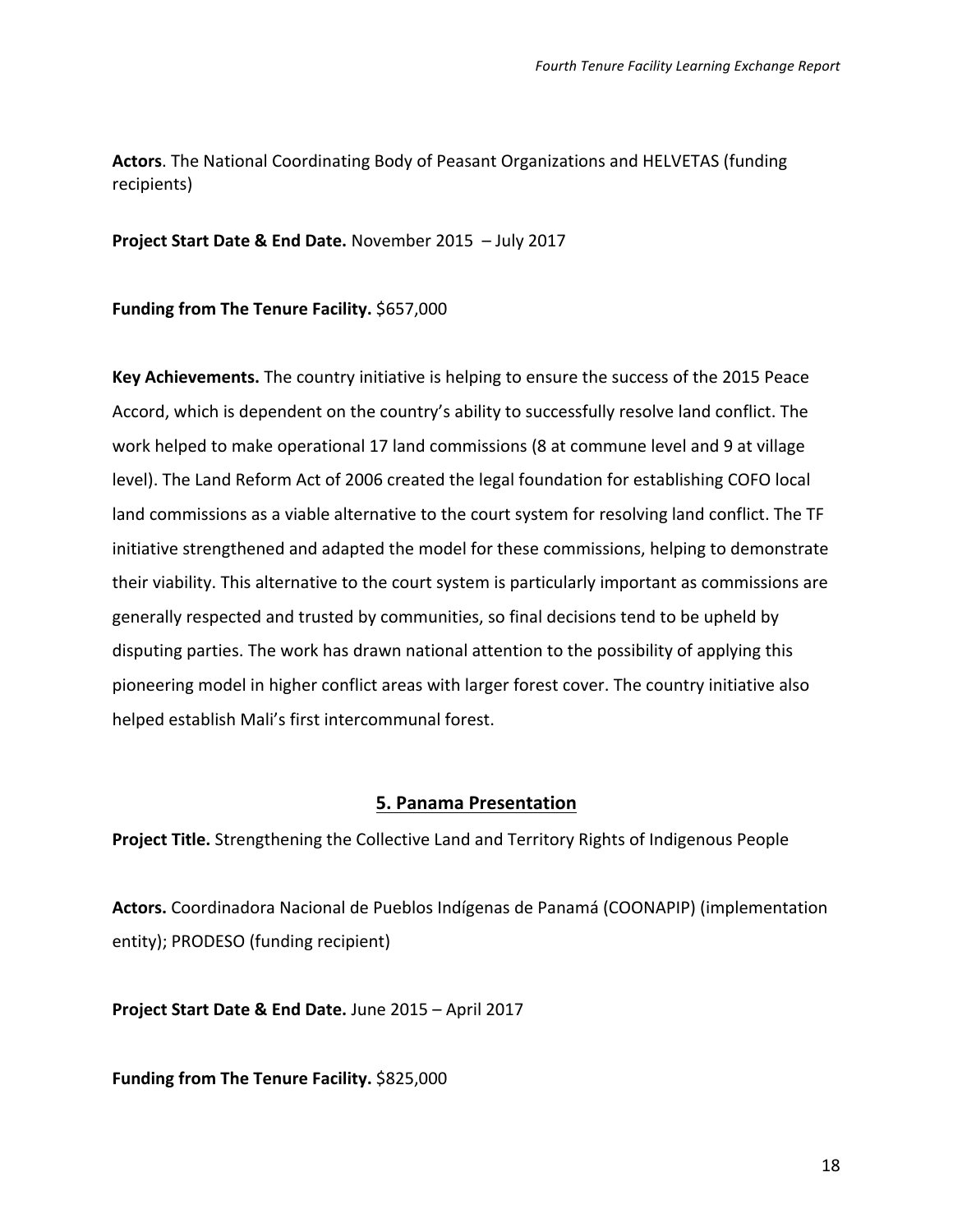**Key Achievements and Updates.** The country initiative has helped to consolidate the National Coordinating Body of Indigenous Peoples of Panama (COONAPIP), creating stronger unity among Indigenous Congresses in Panama (regional representative bodies of Indigenous Peoples), strengthening COONAPIP's ability to influence and collaborate with the government and building its international ties. A productive recent meeting attended by many Indigenous Congresses from across Panama is testimony to the success achieved in this area. Work included the creation of a legal clinic within COONAPIP, which has helped to secure land rights wins and mediate sixteen land dispute claims (1,240 hectares of land). The initiative has also significantly moved forward efforts to secure collective legal titles to over 233,000 hectares. The titling process has reached its final stages. It is currently blocked by the Ministry of the Environment because the territories overlap with protected areas. To resolve this issue, the Panamanian government has established a technical and legal commission for dialogue, which includes participation by Indigenous leaders.

#### **5. Peru Presentation**

**Project Title.** Advancing Legal Tenure Security for the Indigenous Territories of Madre de Dios and Cusco

Actors. Federación Nativa del Rio Madre de Dios y Afluentes (FENAMAD) (implementation entity); Sociedad Peruana de Derecho Ambiental (SPDA) (funding recipient and technical support)

**Project Start Date & End Date.** October 2015 — March 2017

**Funding from The Tenure Facility.** \$749,000

**Key Achievements and Updates.** With strong national legislation in place supporting Indigenous Peoples' right to land, the country initiative focused on implementing legislation at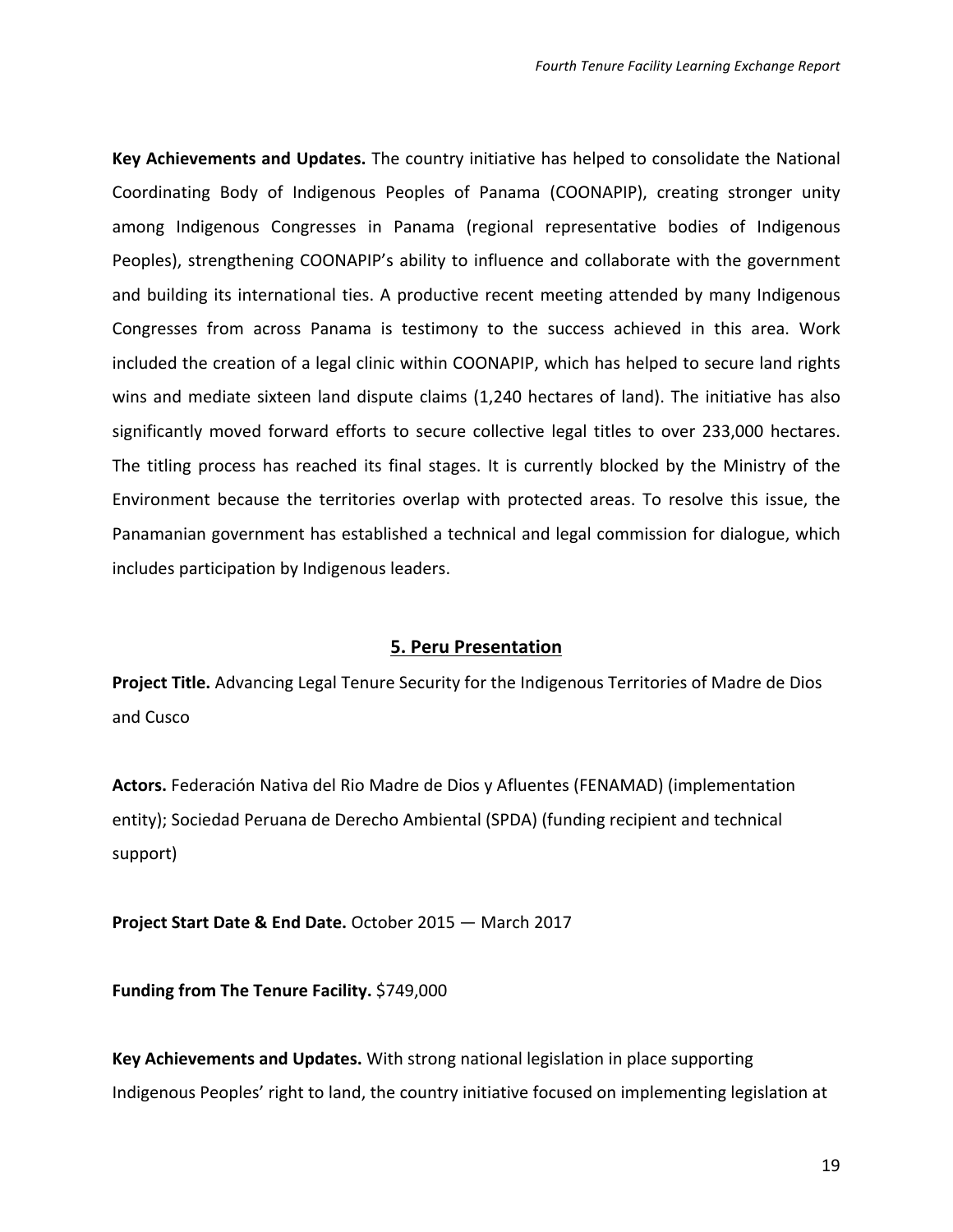the district level. The work supported the development of an innovative partnership between an indigenous federation (FENAMED), a Peruvian NGO (SPDA) and a Peruvian regional government (the Regional Government of Madre de Dios-GOREMAD). This partnership resulted in securing titles for five indigenous communities covering over 50,000 hectares. This model of a partnership between the voluntary sector and the government represents an innovative and scalable model for resolving longstanding land tenure conflicts in other areas of Peru. The initiative also helped develop and formalize a system to support the territorial rights of Indigenous Peoples in Voluntary Isolation or Initial Contact (PIAVCI). Work included helping to formalize this system, which affects more than 800,000 hectares of land, through a signed agreement with the Ministry of Culture. In addition, the project improved the management of 27,000 hectares of titled forest and trained 121 indigenous community members in forest monitoring and protection.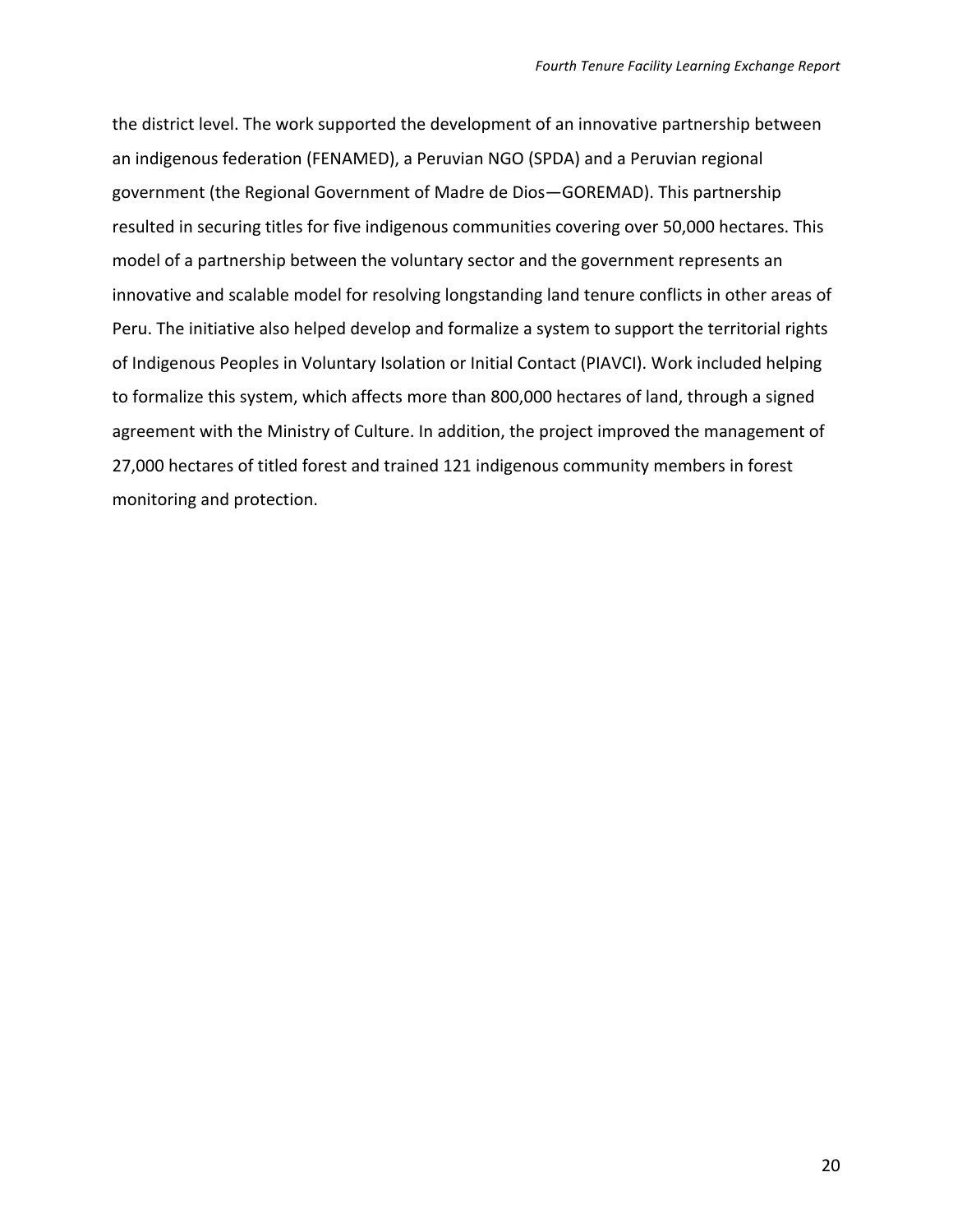### **Annex 4. LEARNING EXCHANGE PARTICIPANTS**

Samuel Nguiffo (CED, Cameroon; and The Tenure Facility Board) Timothee Fomete (Rainbow, Cameroon) Minister David Abouem (Tenure Facility Focal Point, Cameroon) Dr. Daouda Diarra (Ministry of Agriculture, Mali) Professor Moussa Djire (Tenure Facility Focal Point, Mali) Boubacar Diarra (Helvetas, Mali) Ali Kaba (SDI, Liberia) Silvana Baldovino (SPDA, Peru) Luisa Rios (SPDA, Peru) Julio Cusurichi (FENAMED, Peru) Martin Scurrah (Tenure Facility Focal Point, Peru) Jorge Ventocilla (Tenure Facility Focal Point, Panama) Marcelo Guerra (COONAPIP, Panama) Christine Halvorson (RF-US, Panama) Rukka Sombolinggi (AMAN, Indonesia) Muhammad Arman (AMAN, Indonesia) Chip Fay (Tenure Facility Focal Point, Indonesia) Junaedi Jarta Sarhan (Head of Lebak Parliament, Indonesia) Victoria Tauli Corpuz (The Tenure Facility Board) Augusta Molnar (The Tenure Facility Board) Andy White (The Tenure Facility Board) Dr. Juan Manuel Torres Rojo (The Tenure Facility Board) Omaira Bolaños (RRI) Candido Mezua (substitute for Gustavo Sanchez, Tenure Facility Advisory Group, AMPB) Filippo Del Gatto (Consultant to The Tenure Facility) Lasse Krantz (University of Gottenberg) Margareta Nilsson (Tenure Facility Advisory Group, Sida) Penny Davies (Tenure Facility Advisory Group, Ford Foundation) Kevin Currey (Tenure Facility Advisory Group, Climate and Land Use Alliance) Christina Huntzinger (Consultant to The Tenure Facility) Sandra McGuire (Consultant to The Tenure Facility) Gerardo Segura (Tenure Facility Advisory Group, World Bank) Edwin Vasquez (Tenure Facility Advisory Group, COICA) Safia Aggarwal (substitute for Dominique Reeb, Tenure Facility Advisory Group, FAO) Nonette Royo (Incoming Executive Director, The Tenure Facility) Janis Alcorn (Interim Executive Director, The Tenure Facility) Alicia Korten (The Culture Company, Consultant to Tenure Facility)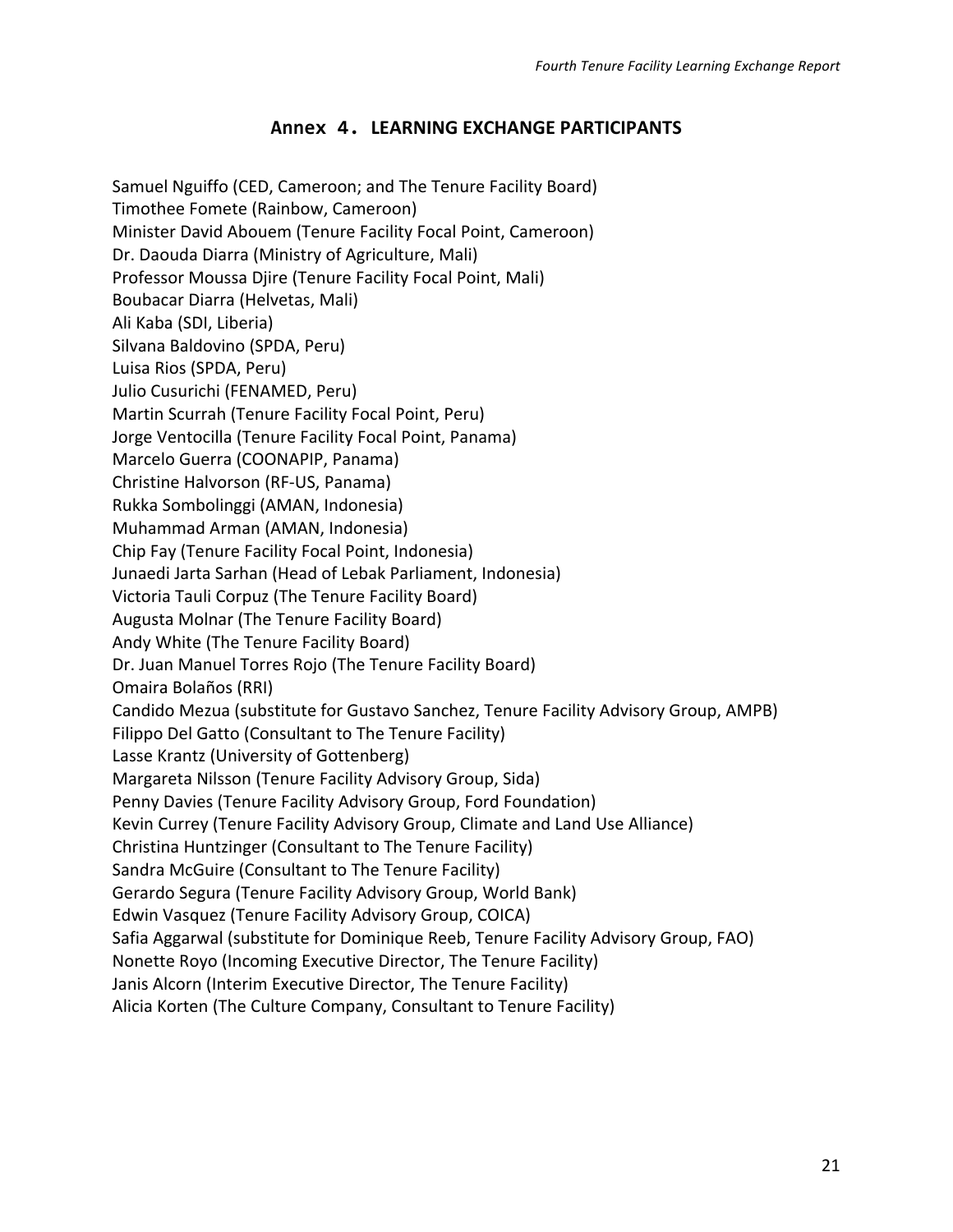### Annex 5. Notes/Minutes from the Fourth Tenure Facility Learning Exchange

### A. Notes from entire Learning Exchange meeting <sup>5</sup>

### **1.** Introductions

Andy White offered introductions to all those assembled, expressing gratitude for their time and contributions toward the Tenure Facility. He made special mention to Nonette Royo, recalling her lifelong dedication toward the service of indigenous peoples.

#### Pilot Updates

1. Mali (Boubacar D.)

TF Grant has enabled to achieve a number of results including; passage of a bill through Malian legislature securing land resources, promoted by the Minister of Land Affairs. The reform process, an ongoing process, was enabled by this pilot. Another result was the initiation of the process of recognition of nearly 485ha of forested land for indigenous peoples.

The high Malian Council has drafted a proposal for review by the legislature.

2. Indonesia

The project was closed on 30<sup>th</sup> September, working in 30 districtics and engagement with the national parliament. We have successfully mapped 130ha of land for indigenous populations.

(presentation includes graph)

"The Art of Local Politics"  $-$  can be challenging, but is key to change at the local level. 13k ha of land recognized for indigenous people at the local level.

Mapping and Recognition  $-$  the main challenge we have, for which we need further support, is for further work in local legislative recognition of indigenous land.

Q: Is there a mechanism for recognition of those forested lands by the communities themselves? A: The critical point is the "status of the lands". Management by local municipalities can come at a later time, for the next step. First step is acknowledgment. 

3. Peru

 

 $<sup>5</sup>$  Notes taken by Joe Bono</sup>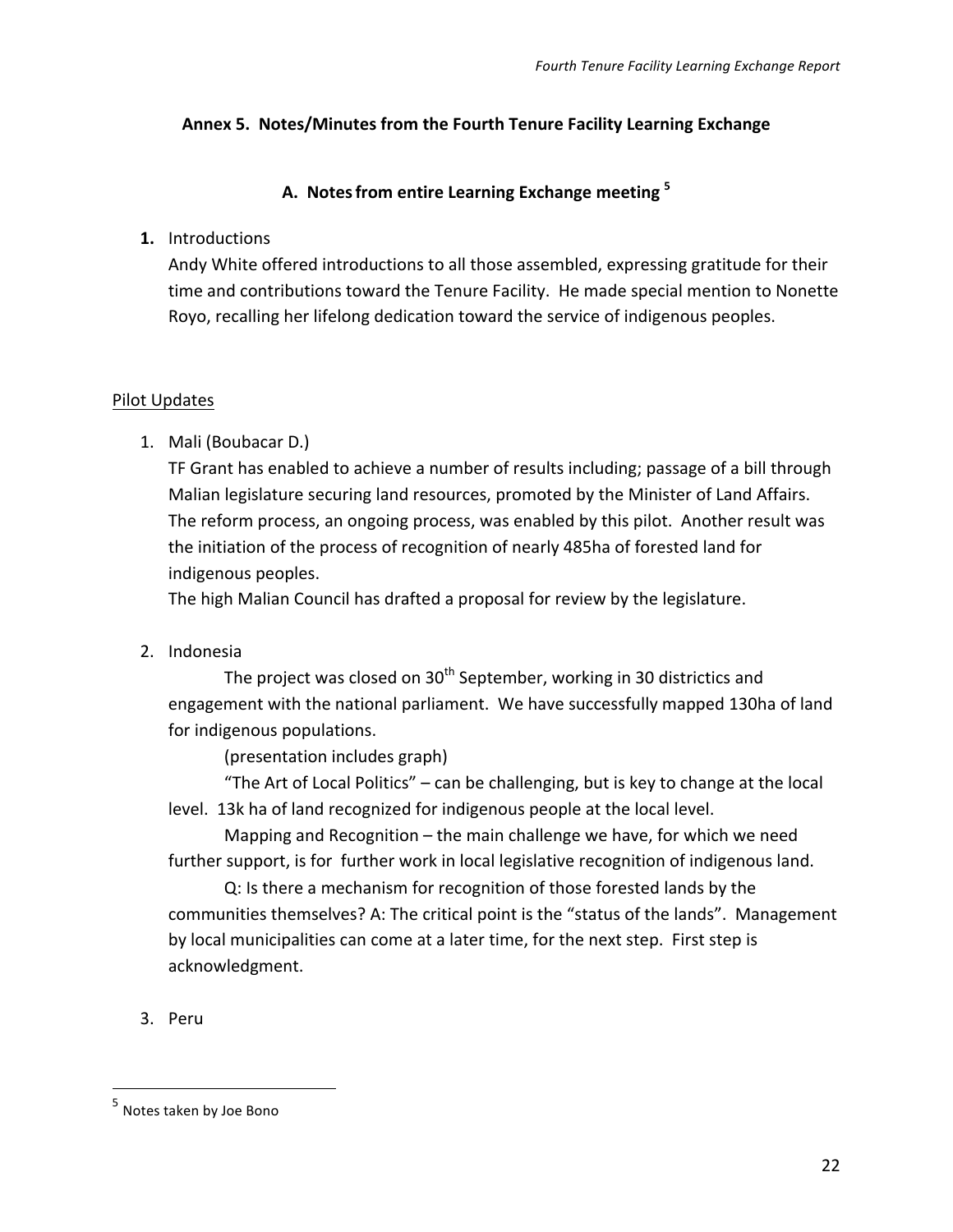Project was intended to run from Oct. 2015 - March 2017: focus on engagement with isolated indigenous peoples and recognition of their lands at the national level. Two native communities n Madre de Dios have been recognized by the national government. This kind of work can be very time consuming.

#### 4. Panama

Project began in 2015 as a follow up project on collective titling.

…

#### M&E and Theory of Change

Janis recalled that during the meeting in London, that the M&E system feedback was that it was too project specific. A Theory of Change was revised by the secretariat which was better linked to lessons learned. The new structure was divided into five tools (country focal points; biannual learning exchanges; periodic facilitated reflection & learning visits:  $4^{th}$ ;  $5^{th}$ , see WG guidance).

Filippo Del Gatto – recounted comments made by Margareta Nilsson in London, "Before we work toward securing tenure we need to define what secured tenure means". We have created two milestones to better define tenure security - ppt slides of milestones...

During the two sessions this afternoon we'd like to identify how we are trying to achieve these milestones.

Q 1: Defining "secure tenure"

Q 2: How can the MEL system capture stories and results important to you?

Q 3: (only for Donors, Resource Persons group) – Feedback and suggestions on how we can measure deforestation and associated emissions

#### Breakout Sessions - Group 3

Q1: How do we define 'secure tenure'.

Gerardo Segura explained that definition of tenure security (through recognition of land rights) need to be delineated between collective or individual. VTC went into further detail, stating that "tenure rights" have a cultural component as well – differing from region to region. Creating a global baseline will be a challenge, as some pilot countries will have more difficulty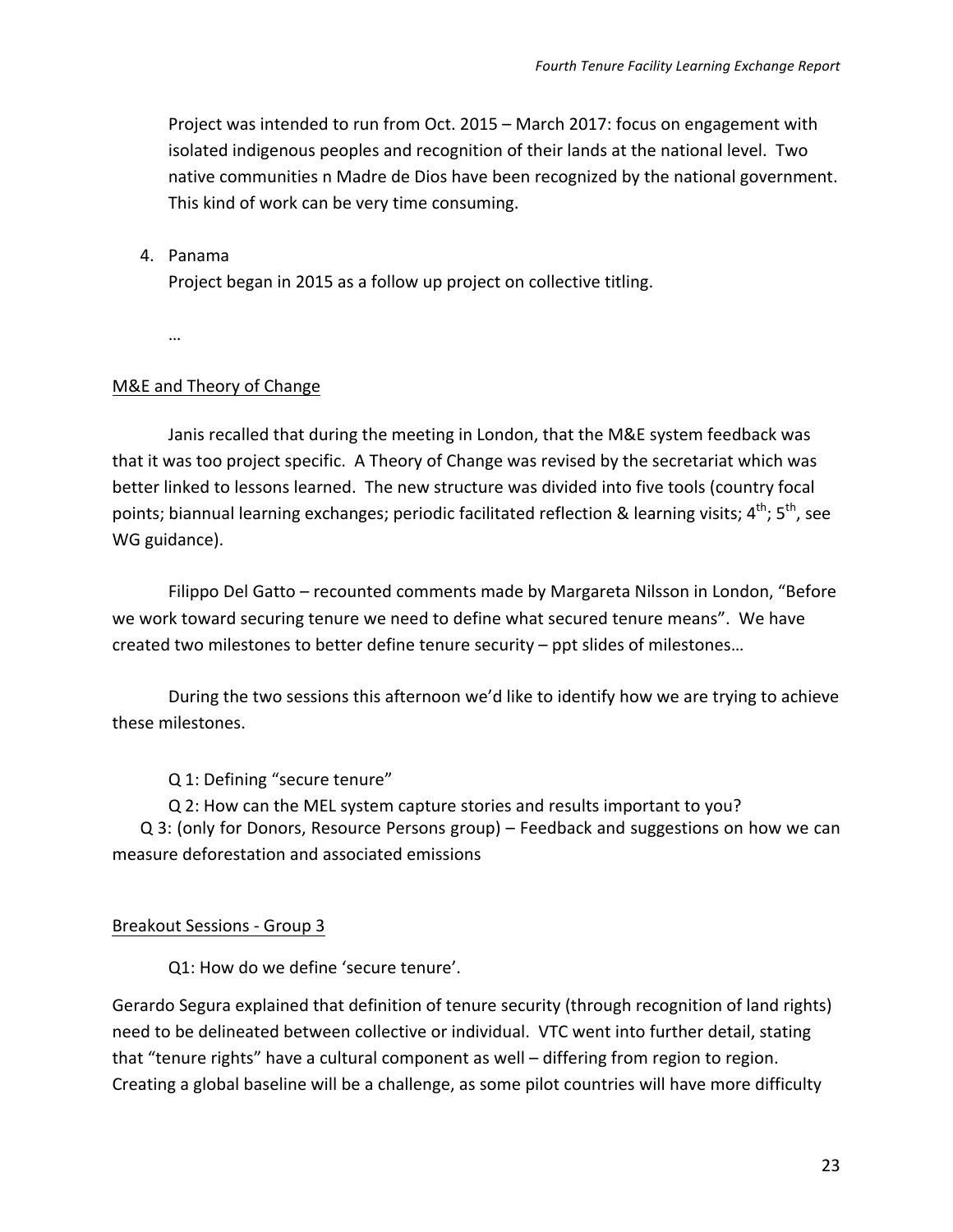identifying successful outcomes. Kevin Currey suggested the countries themselves made suggestions on what kind of achievable outcomes should be involved in projects.

Security in land rights, for long term recognition to be realized, have to be considered legitimate. 

Penny Davies explained that the TF needs to identify itself as a facilitator for change by local communities, as opposed to being mistaken for a land administer. It cannot guarantee, as organizations like the WB, land security without local governing authority. This point is especially important to be explained to donor networks.

Q2: How can the M&E system capture stories and results for effective reporting

Kevin Currey explained that a narrative told from the personal level is of the utmost importance. Penny Davies reiterated his point. The larger outcomes may not be as defined or commensurate across other pilot programs. However, the logframe agreement needs to be adopted at a global level. The report then needs to take into account how this individual change can be applied to other countries as well (in a replicative sense). How can the individual proponent (facilitator or otherwise) apply what has happened toward a global perspective?

Augusta Molnar explained that country reporting will be an effective tool toward subsequent country engagement (lessons learned). Further, we should report in a way in which positive private sector actors will want to engage.

Janis and Filippo explained how learning experiences could also be expanded to not only share between pilot countries but to learn from other programs and countries in which we are not currently engaged.

Kevin Currey said that the CLUA questionnaire includes an inquiry, "What did you learn that you hadn't expected from this project?", which gets people thinking about what kind of unexpected lessons might arise as result of the grant / project.

Q3: Donor reporting should include clear and quantified details as well. Penny explained that, the higher the official reviewing your report the simpler the report needs to be. Janis iterated this as the responsibility of the Communications team. Learning Exchanges, on the other hand, should involve ...

Two Points for Presentation

- 1.  $Q1$  Definition of "Secure Tenure"
	- a. Tenure Security is Contextual
	- b. Helpful to think of as a process, as opposed to an outcome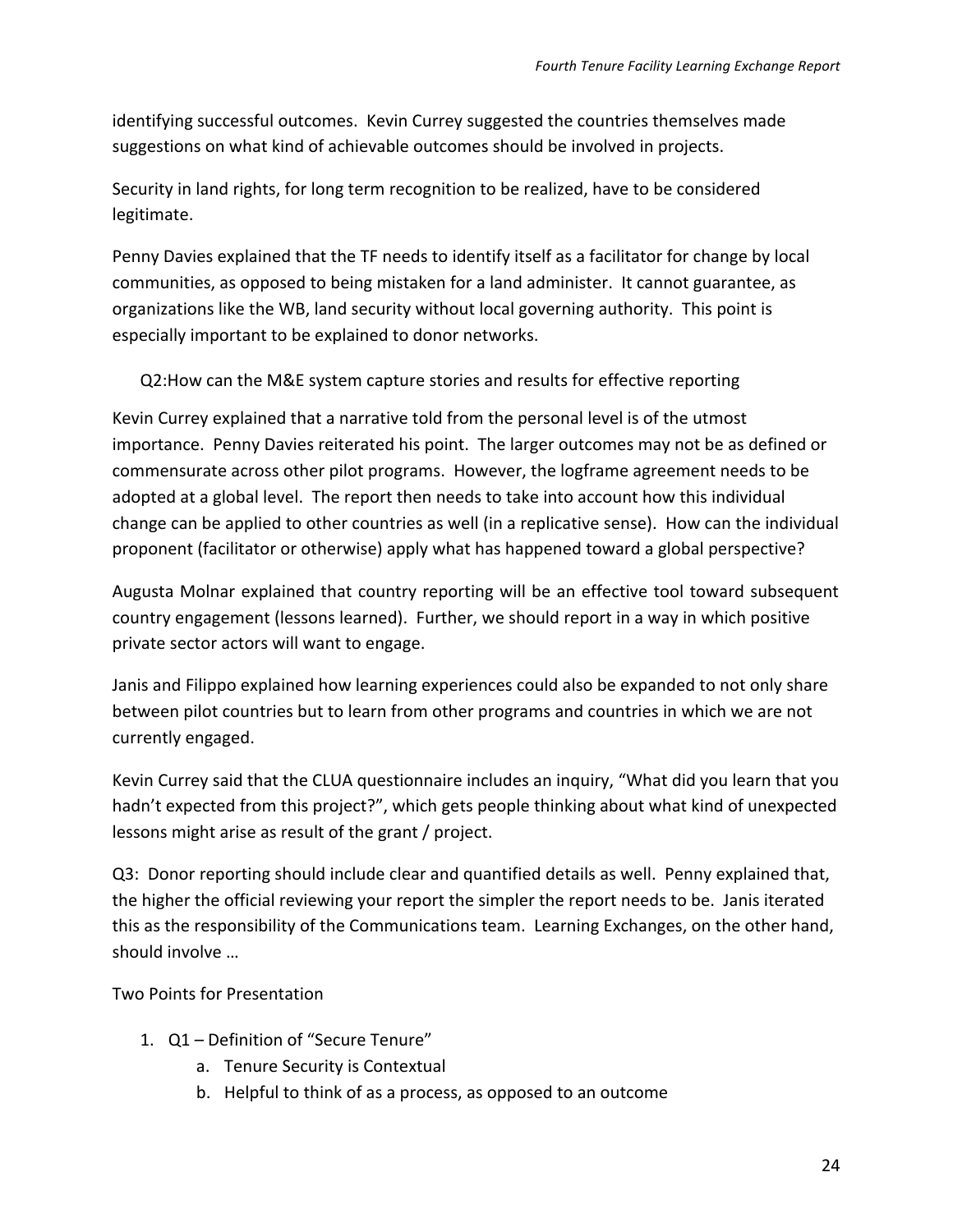- c. Beyond the legal concept of tenure security, many other issues need to be addressed in order to establish true tenure security.
- 2. Q2 Designing an effective M&E System
	- a. Importance of telling different kinds of stories
	- b. Differentiating between goals and indicators of impact
	- c. Structuring results between what people want to learn, as opposed to what they want to share

### Reporting Back from Breakout Sessions

### Group 1

Defining security needs to focus on the individual, but should be approached in a participatory fashion – scaling up effectiveness. Further, even if we define the technical requirements of these secure systems, those can be undone by the national governments. To that end we need to further educate ourselves on potential political challenges.

Regarding M&E, flexibility to changes is essential toward an effective monitoring strategy. The TF highlights the importance of personal improvement above all other necessities. That requires a subjective and flexible structure towards goals assessment.

### Group 2

We concluded that tenure security is the governing structure which ensures enjoyment and usage of resources by local communities. Also, sustainable and inclusive development are essential toward actual ensure security.

Regarding M&E, the implementation of tools need to take into account further follow up and evaluation following the conclusion of a project or grant. The MEL program may be the best opportunity to collate multi-program outcomes to get a more global perspective.

### Plenary discussions after Reporting Back

 $VTC$  – on IP is the principal of self-identification. On the basis of violated rights, as identified by the UN declaration on IP, definition of tenure security should take into account those who selfidentify in addition to those designated by the government.

With respect to Vicky's point, Moussa Djire iterated the importance to review definition by region to region and culture to culture. In northern Africa, for example, there is such historical change-up from region to region being identified as several different populations. It is important to realize identity can be hyper-local or regional.

Monitoring and Evaluation: How can we benefit from experiences beyond current programs and projects? To that end, we need to take into account differences in the audiences to which we are reporting. The Tenure Facility happens to be a very unique project. But there are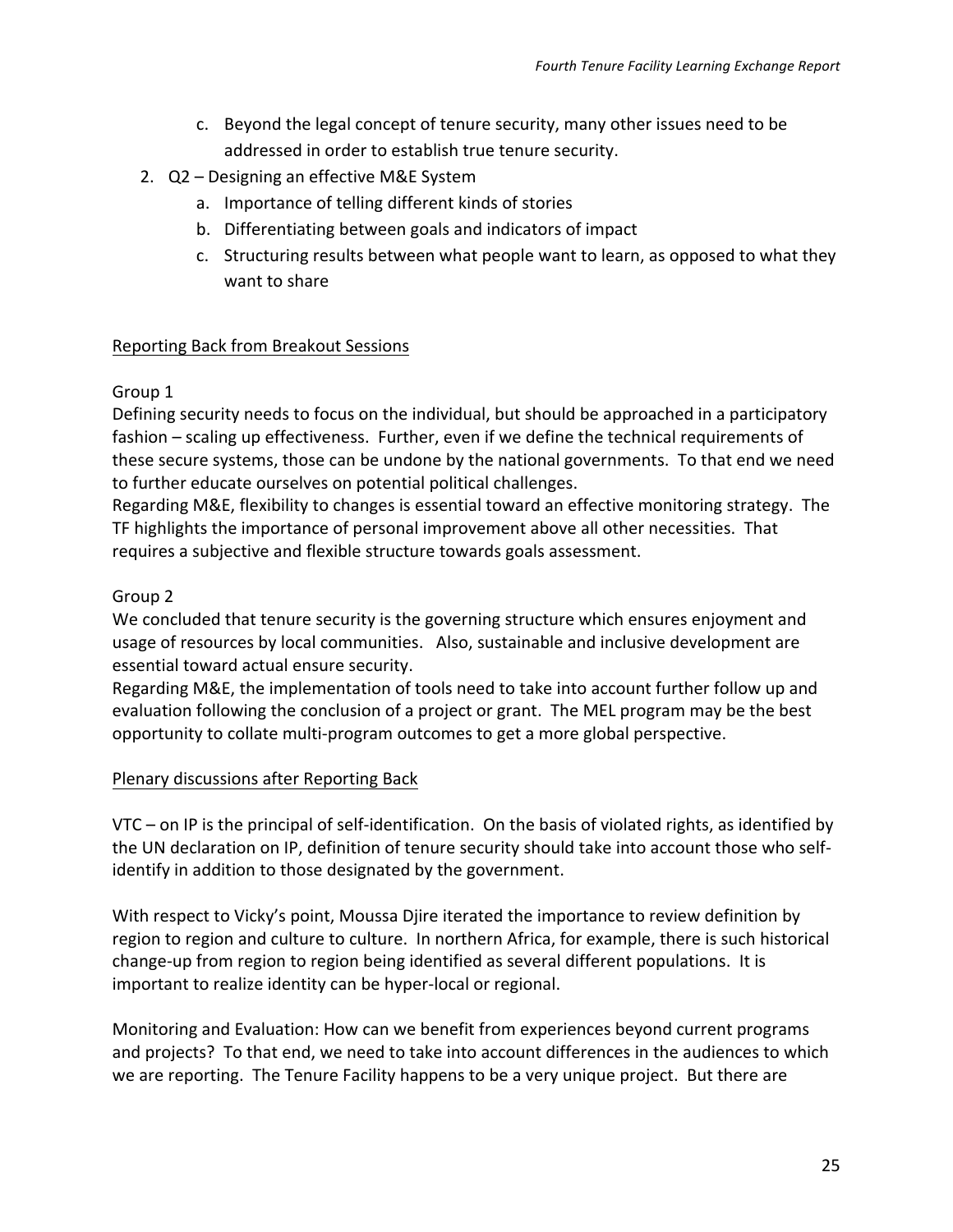lessons to be learned across other NGOs and organizations. Samuel N. suggests we focus on identifying those universal lessons, to be applied to other internal and external programs. We should be monitoring two things, essentially: what are our immediate outcomes, and what are the long-term impacts (beyond the reporting period). Those issues, especially the latter, should serve to generate useful reporting.

Silvana believes that recognition is difficult in terms of specific land mass (ha, number of titles, et al), or quantification in general. Strength in the type of change as the result of programing is a more effective result and should be included in the results.

Rukka suggests that language barriers should be addressed as well, in order to use reporting for long-term impact. But, we shouldn't rely on quantified reporting as a short-hand approach toward multi-lingual targeting communications.

Candido Mezua echoed that quantified results may be effective as a cross-cultural definition of change, but tend to fall short of accurately capturing program outcomes.

### **B.** Notes from open discussion during Learning Exchange plenary session<sup>6</sup>

Stockholm, Sweden October 1, 2017

CM: El sistema de gobernanza garantiza la vida de las personas. El plan de vida establece como se van a distribuir los beneficios. Eso debe ser definido por los pueblos indígenas.

EV: Seguridad territorial es el respeto de los derechos indígenas, no solo de los territorios.

SN: Monitoring should not be done by outsiders, but by IPs and LCs themselves. We have done this monitoring with the local communities, and it was really empowering. What are the mechanisms for helping local people to do the monitoring?

KC: What do you want to learn? What do you think that your successors could learn in the future?

CM: Es clave monitorear la seguridad jurídica, que corresponde a como las comunidades locales establecen la seguridad jurídica que permite asegurar la vida de la población.

AK: Very competitive context, so we need to make sure that information reaches also communities with which we don't work.

<sup>&</sup>lt;sup>6</sup> Notes taken by Filippo Del Gatto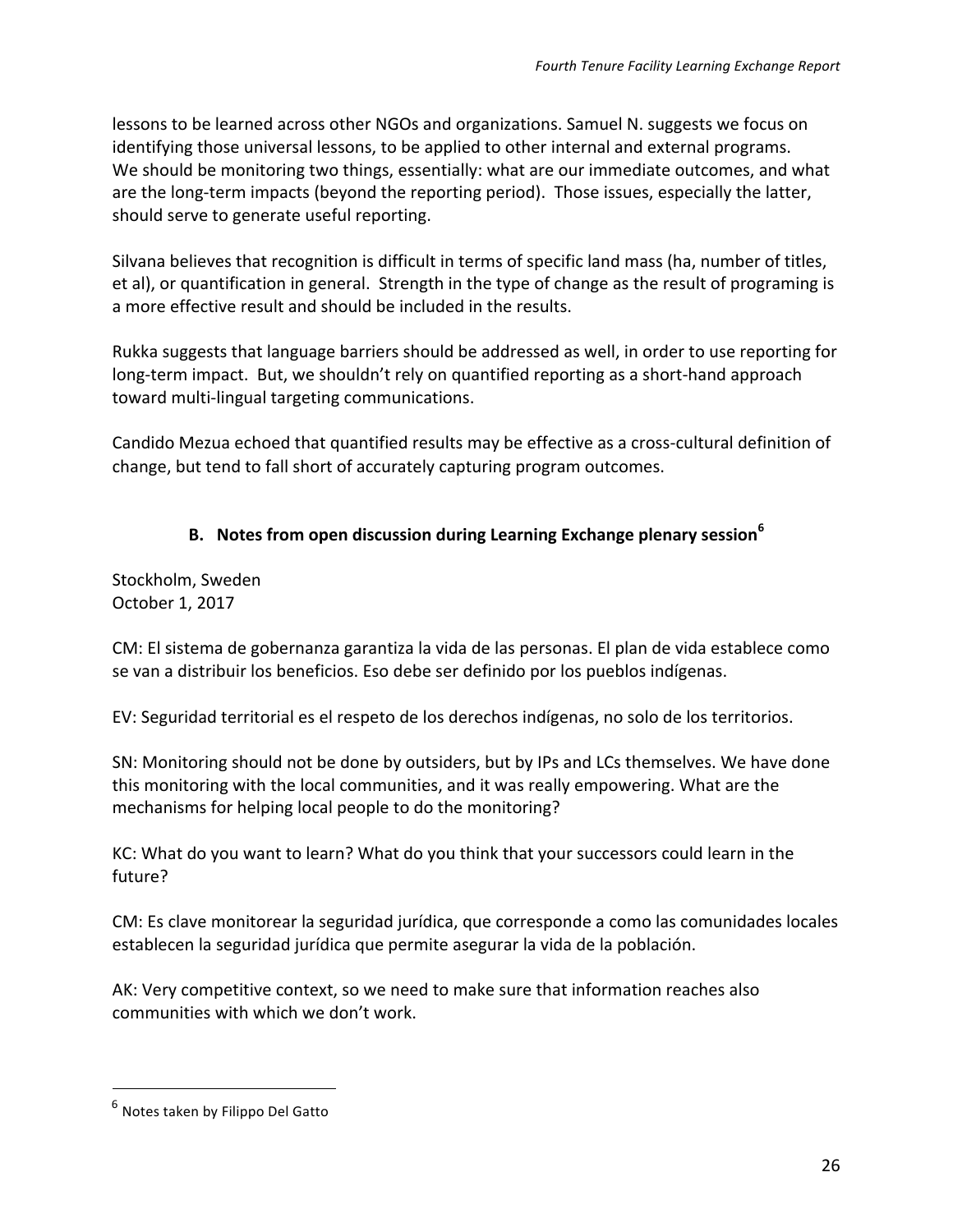JA: Kevin's question was not only about what we want to learn from each other, but also what we think we can share with others that we have learned.

SN: We forget that we have not planned to learn – we forget it. It is important to develop mechanisms that help to remember what we have not planned to learn.

AK: How to capture unexpected results?

??: Internal governance is key for tenure security. We need indicators of change at community level, such as development of internal protocols and rules.

JC: Los indicadores pueden ser perversos cuando son muy cuantitativos. Es importante tomar en cuenta impactos diferenciados a según del contexto. Titular 1,000 hectáreas en Madre de Dios es más difícil que titular 10,000 hectáreas en otra región.

RS: More indicators imply more work. Maps made in the past 2 years represent 20% of all the maps made in the last 20 years.

CM: Los indicadores numéricos son importantes. Cuando la gallina pone huevos cacarea, así nosotros también tenemos que comunicar lo bueno que hacemos.

## **C. Notes from final plenary<sup>7</sup>**

- 1) be more strategic
- 2) document better
- 3) influence others
- 1) long-term perspective ...- sharing-knowledge
- 2) how to document communicate challenge to get better results, accompaniment, feedback to projects
- 3) influence others  $-$  bring them in
	- a. support project managers connect to donors and policy measures
	- b. invite government functionaries to meetings

 $<sup>7</sup>$  Notes by Martin Scurrah</sup>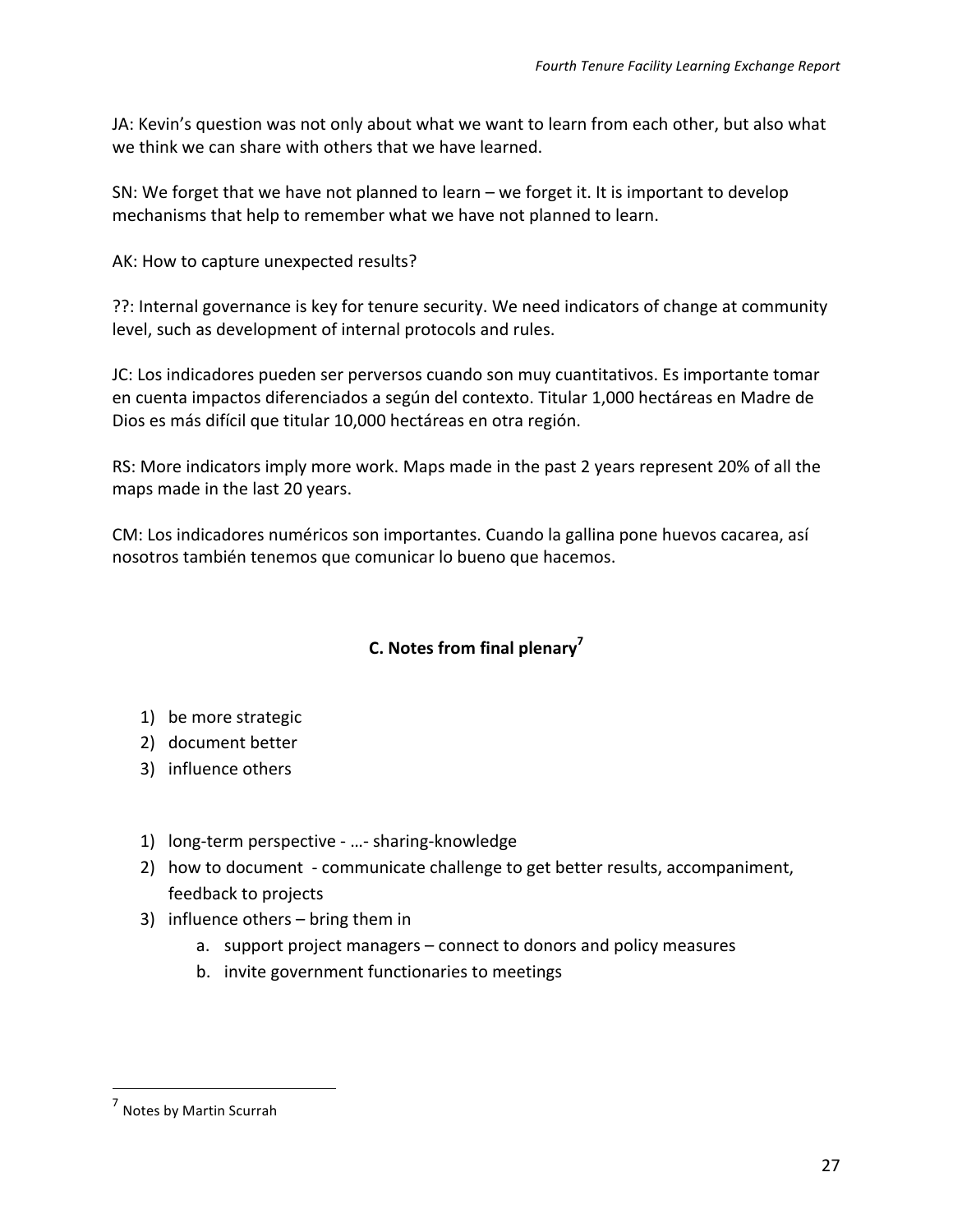#### AW

- organize and design learning events focused on what project leaders want to learn (their list)
- two topics
	- $\circ$  experience in getting land back to indigenous communities from ANPs (Parque Manu)
	- $\circ$  restitute land from extractive concessions (lote 192)

### KC

- monitoring of deforestation, ecosystem monitoring
- commitment of projects to Tenure Facility

### VT

- important inside monitoring
- strengthen agency of local peoples
- conflicts over overlapping rights to land

### MC

- negotiations and consensus building over land  $\rightarrow$  learning event with policy makers
- restitution of land from national parks
- story-telling capacity looking at themselves
- conflict reduction combined with land rights

### GS

- basic principles to measure progress (SDGs)

### SB

- experience with resolution of conflicts, mechanisms of "convivencia" (living together)
- inequality in negotiations
- scaling up

### JV

- agrees with Silvana

# CH

-

-

balance between change movements and long-term development

### EV

- channel support to IPs involved in conflicts with NGO
- invites Vicky

### RS

- mapping to avoid conflicts between communities (internal mechanisms)
- defending rights is not being conflictive